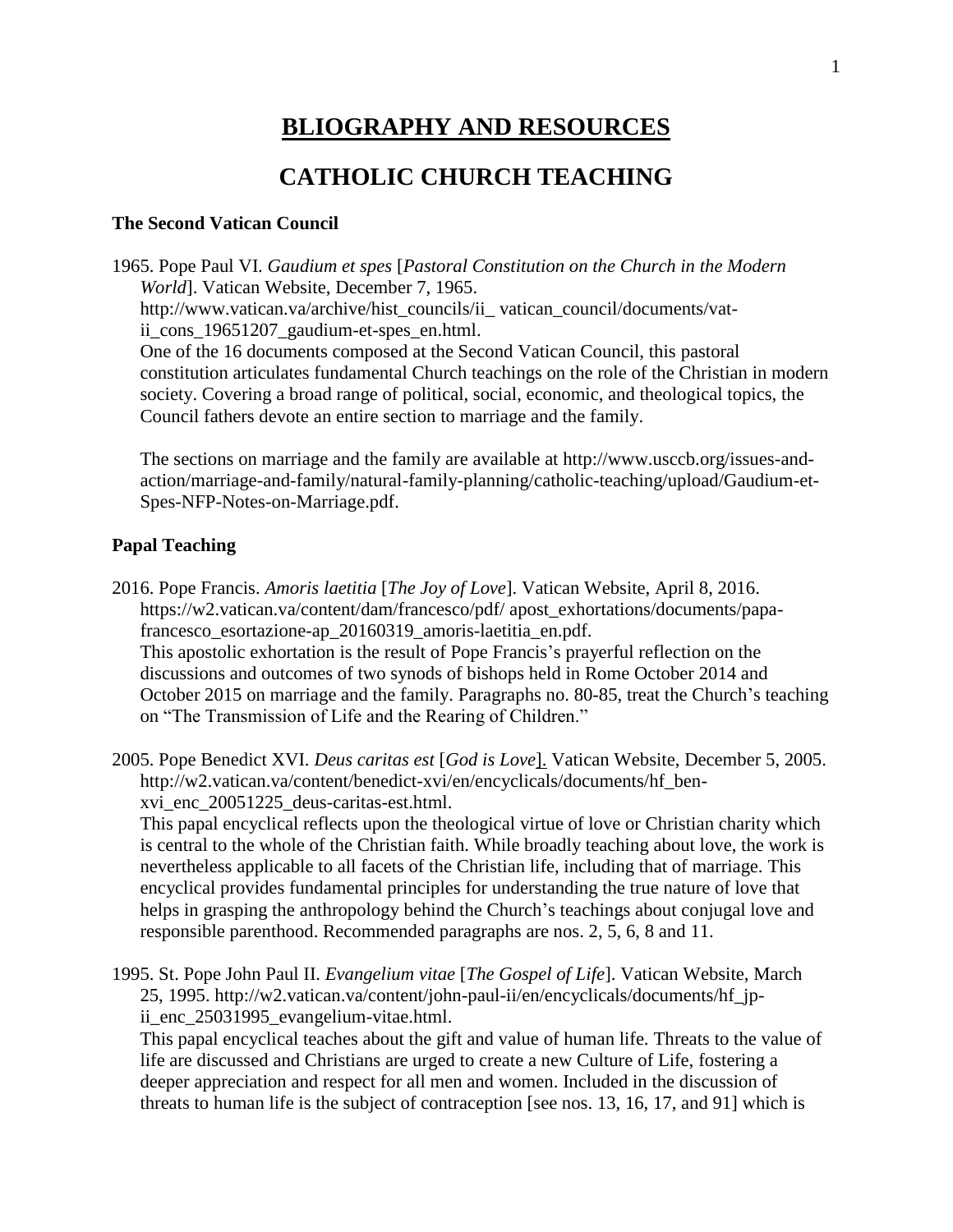described as against God's design for married love. In the text the goodness of the methods of Fertility Awareness Based Methods of family planning is discussed [see nos. 88, and 97].

- 1994. \_\_\_\_\_\_.*Gratissimam sane* [*Letter to Families*]. Vatican Website, February 2, 1994*.* [https://w2.vatican.va/content/john-paul-i](https://w2.vatican.va/content/john-paul-)i/en/letters/1994/documents/hf\_jpii\_let\_02021994\_families.html.
- 1993. St. Pope John Paul II. *Veritatis Splendor* [*The Splendor of Truth*]. Encyclical. http://w2.vatican.va/content/john-paul-ii/en/encyclicals/documents/hf\_jpii enc 06081993 veritatis-splendor.html. This encyclical corrects numerous deviant moral theologies of the modern period. Among the subjects the Holy Father discusses are: the proper understanding of human freedom, conscience and its valid formation, the moral law (including the category of "intrinsic evil"), and the truth expressed in *Humanae Vitae*. Of particular interest are nos. 55, 56, 63, 64, 67, 68, 75, 76, 79-81.
- 1988. \_\_\_\_\_. *Mulieris Dignitatem* [*On the Dignity and Vocation of Women*]. Apostolic Letter. Vatican Website, August 15, 1988. [http://w2.vatican.va/content/john-paul](http://w2.vatican.va/content/john-paul-ii/en/apost_letters/1988/documents/hf_jp-ii_apl_19880815_mulieris-dignitatem.html)[ii/en/apost\\_letters/1988/documents/hf\\_jp-ii\\_apl\\_19880815\\_mulieris-dignitatem.html.](http://w2.vatican.va/content/john-paul-ii/en/apost_letters/1988/documents/hf_jp-ii_apl_19880815_mulieris-dignitatem.html)
- 1981. \_\_\_\_\_\_. *Familiaris consortio* [*[The Role of the Christian Family in the Modern World](javascript:showDisclaimer()*]. Vatican Website, November 22, 1981. http://w2.vatican.va/content/john-paulii/en/apost exhortations/documents/hf\_jp-ii\_exh\_19811122\_familiaris-consortio.html. This Apostolic Exhortation addresses the place of the Christian family both in the Church and in the modern world. At the service of both life and love, the Christian family must seek its identity in the Divine Creator, participate in the mission of the Church, and work to effect change in society. Catholic teachings on marriage, conjugal love and responsible parenthood and the methods of Natural Family Planning are also discussed (see especially nos. 11, 28-36.).
- 1979-1984 \_\_\_\_\_\_. *[Theology of the Body](http://www.usccb.org/issues-and-action/marriage-and-family/natural-family-planning/catholic-teaching/theology-of-the-body.cfm)*, Papal Addresses. http://www.usccb.org/issues-andaction/marriage-and-family/natural-family-planning/catholic-teaching/theology-of-thebody.cfm.

*Theology of the Body* is the title given to the collection of papal talks [addresses] on God's design for human sexuality by Pope John Paul II during the course of five years. Appealing to the individual's experiences of truth, the Holy Father discusses both Sacred Scripture and Catholic Tradition on the subject. This approach seeks not only to make understandable the rich theology of Catholic teaching on the nature of humanity created as man and woman, but also to communicate the truth and beauty of God's design of human sexuality. Included in this series is a substantial reflection on the papal encyclical, *Humanae vitae* [*Of Human Life*] which treats married love and responsible parenthood.

See also Pope John Paul II. *Man and Woman He Created Them: A Theology of the Body*. Translated by Michael Waldstein. Pauline Books and Media, 2011.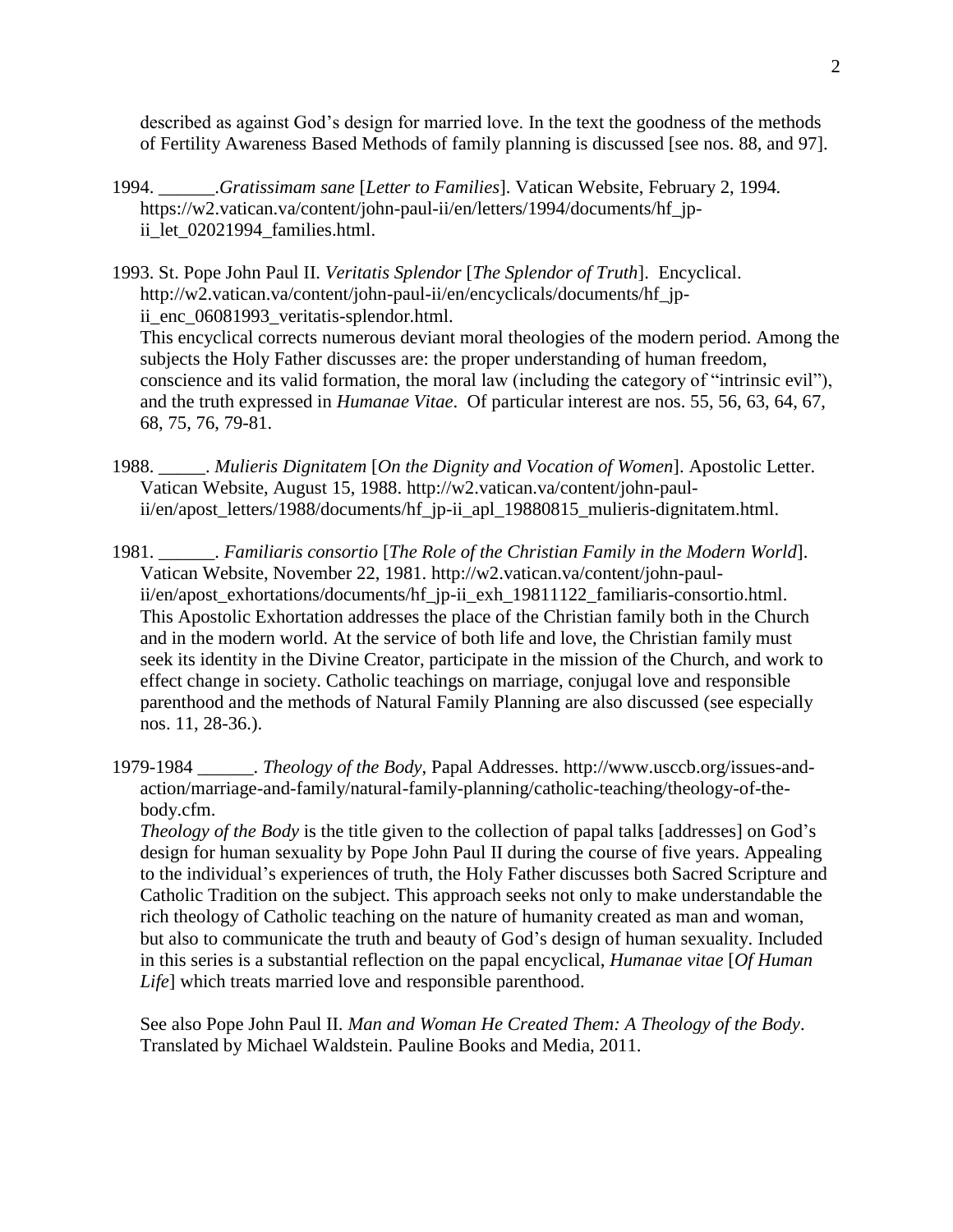- 1977. Blessed Pope Paul VI. *25th Allocution to the General Assembly of Pharmacology*. The Holy Father discusses the importance of the knowledge of the "biological laws of human fertility" which can help married couples healthfully regulate births when using the natural methods. He urges further scientific research in this area.
- 1968. \_\_\_\_\_\_. *[Humanae vitae](javascript:showDisclaimer()* [*Of Human Life*]. Vatican Website, July 25, 1968. http://w2.vatican.va/content/paul-vi/en/encyclicals/documents/hf\_pvi\_enc\_25071968\_humanae-vitae.html.

This papal encyclical teaches about God's design for married love and the gift of life. The important modern question about spacing and limiting births in marriage is considered within the context of God's design for marriage. Included in the teaching is a discussion of the immorality of contraception, direct sterilization, and abortion [which are intrinsically evil] and the morality of Fertility Awareness Based Methods of family planning.

1958. Pope Pius XII. *Address to Hematologists.*

Included in the discussion of the Holy Father is the topic of the immortality of steroidal/hormonal contraception. He does, however, mention that such medical drugs may licitly be used to treat serious organic dysfunction.

1951. \_\_\_\_\_\_. *Allocution to Midwives*. October 29, 1951. https://www.ewtn.com/library/PAPALDOC/P511029.HTM. This allocution treats the nature of the midwife's profession which includes a profound

respect for human life. Among the points made are those of the immorality of contraception and abortion.

1932. Pius XI. *Address to Physicians.*

The Holy Father discusses his hope that physicians would take on the task of studying the problems as addressed in his encyclical, *Casti connubii*.

1930. Pius XI. *Casti connubii* [*On [Christian Marriage](javascript:showDisclaimer()*]. Vatican Website, December 31, 1930. http://w2.vatican.va/content/vatican/it.html.

This papal encyclical teaches about the virtue of marital chastity. Included is a reflection on the threats to marriage. The dignity of marriage and its spiritual benefits are also treated.

#### **Documents of the Holy See**

2014*. Instrumentum Laboris* [*[The Pastoral Challenges of the Family in the Context of](javascript:showDisclaimer() [Evangelization](javascript:showDisclaimer()*]. III Extraordinary General Assembly, Synod of Bishops. Vatican Website, June 26, 2014. [http://www.vatican.va/roman\\_curia/synod/documents/r](http://www.vatican.va/roman_curia/synod/documents/)c\_synod\_ doc\_20140626\_instrumentum-laboris-familia\_en.html.

This document provides a reflection on the major challenges facing the family in the early twenty-first century. The text serves to articulate the agenda of the 2014 Extraordinary General Assembly of bishops held in Rome.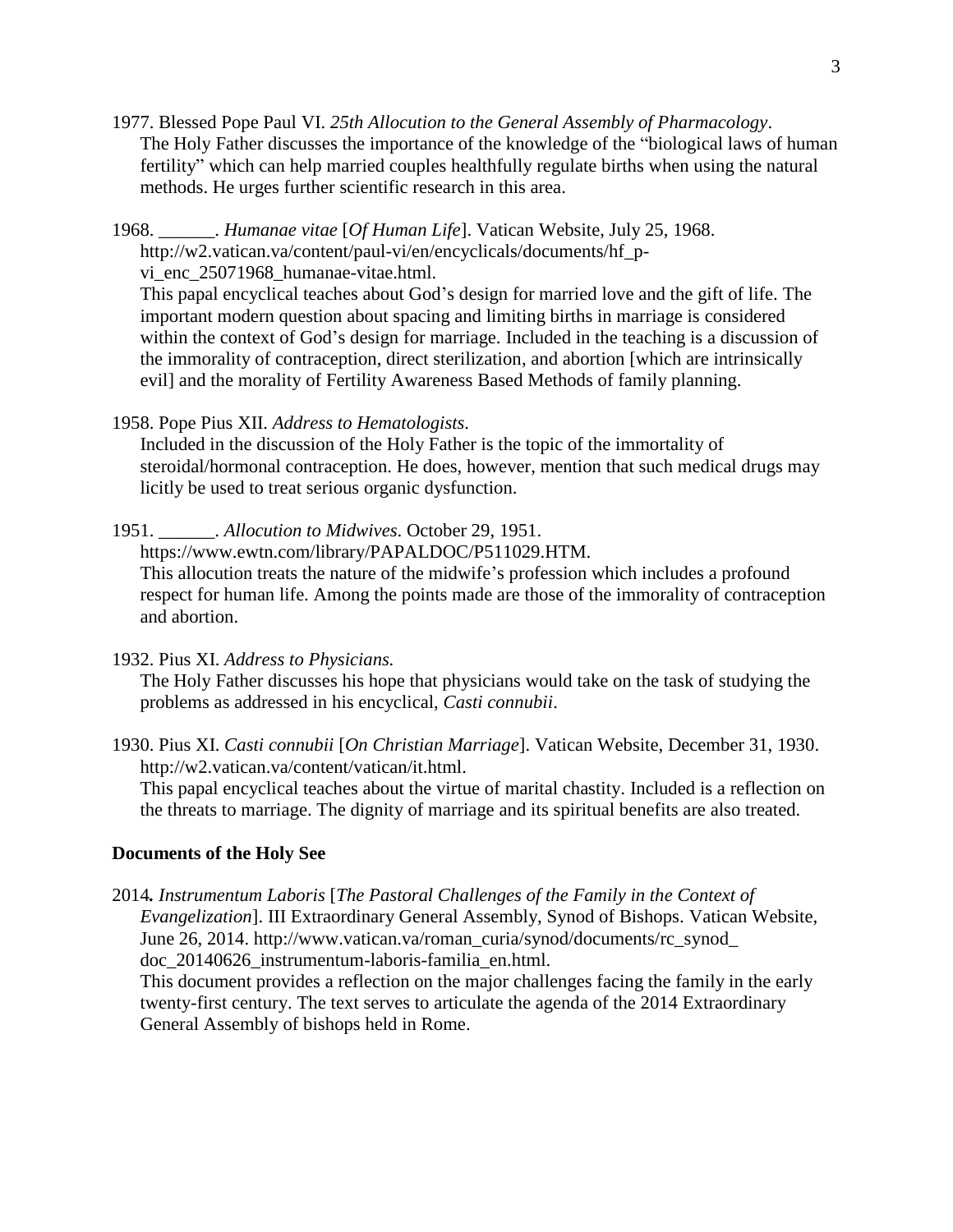2008**.** *Dignitas personae* [*[On Certain Bioethical Questions](javascript:showDisclaimer()*]. Congregation for the Doctrine of the Faith. Vatican Website, December 8, 2008. [http://www.vatican.va/roman\\_curia/congregations/cfaith/](http://www.vatican.va/roman_curia/congregations/cfaith/) documents/rc\_con\_cfaith\_doc\_20081208\_dignitas-personae\_en.html. This document grapples with a number of bioethical questions raised in response to modern technological advancements in the field of human fertility and infertility. Using the principles of Catholic moral teaching, the document brings clarity and truth to the debates surrounding both procreation and genetic manipulation.

1997**.** *[Catechism of the Catholic Church](javascript:showDisclaimer()*. Vatican Website. http://www.vatican.va/archive/ENG0015/\_INDEX.HTM. This comprehensive treatment of the Church's teaching touches upon every facet of the Christian faith. The *Catechism* is divided into four main sections: the profession of faith [the Creed], the celebration of the Christian mystery [the Liturgy], life in Christ [the moral life], and Christian prayer. While references to marriage and family can be found throughout the entire book, one may find paragraphs 1601-1666 and 2331-2400 to be particularly applicable for education on marriage and conjugal morality.

1997**.** *[Vademecum for Confessors Concerning Some Aspects of the Morality of Conjugal Life](javascript:showDisclaimer().* Pontifical Council for the Family. Vatican Website, February 12, 1997. [http://www.vatican.va/roman\\_curia/pontifical\\_councils/family/](http://www.vatican.va/roman_curia/pontifical_councils/family/) documents/rc\_pc\_family\_doc\_12021997\_vademecum\_en.html. This brief document provides guidelines for the administration of the Sacrament of Reconciliation in difficult moral circumstances (particularly those concerning married life). Although addressed to confessors within the clergy, the document serves as a standard to guide all Christians in carrying out the call of Christ to live the virtue of chastity.

1995. *The Truth and Meaning of Human Sexuality: Guidelines for Education within the Family.* The Pontifical Council on the Family. Vatican Website, December 8, 1995.

1988. *Submission of the Catholic Church to the XXII Council for the International Organizations of Medical Sciences Conference on Ethics and Human Values in Family Planning: An International Dialogue on Rights and Responsibilities of Individuals and Societies*. The Holy See. June 19-24, 1988. Reprinted in *The International Review of Natural Family Planning* 12 (Summer 1988): 87-105. http://www.usccb.org/issues-andaction/marriage-and-family/natural-family-planning/catholic-teaching/upload/intl-review-NFP-1988-VaticanStatement-Ethics-and-Human-Values.pdf.

This statement notes that there are no value free methods of family planning. It then lists six ethical challenges of contraception, drawing on examples. The document also explains that though the world sees a family planning crisis, the Church sees the real problem as one of ethics. (*Note: The name of the Vatican Dicastery is not provided in this reprint*.)

1987**.** *Donum vitae* [*[Instruction on Respect for Human Life](javascript:showDisclaimer()*]. Congregation for the Doctrine of the Faith. Vatican Website, February 22, 1987. [http://www.vatican.va/roman\\_curia/congregations/cfaith/](http://www.vatican.va/roman_curia/congregations/cfaith/) documents/rc\_con\_cfaith\_doc\_19870222\_respect-for-human-life\_en.html.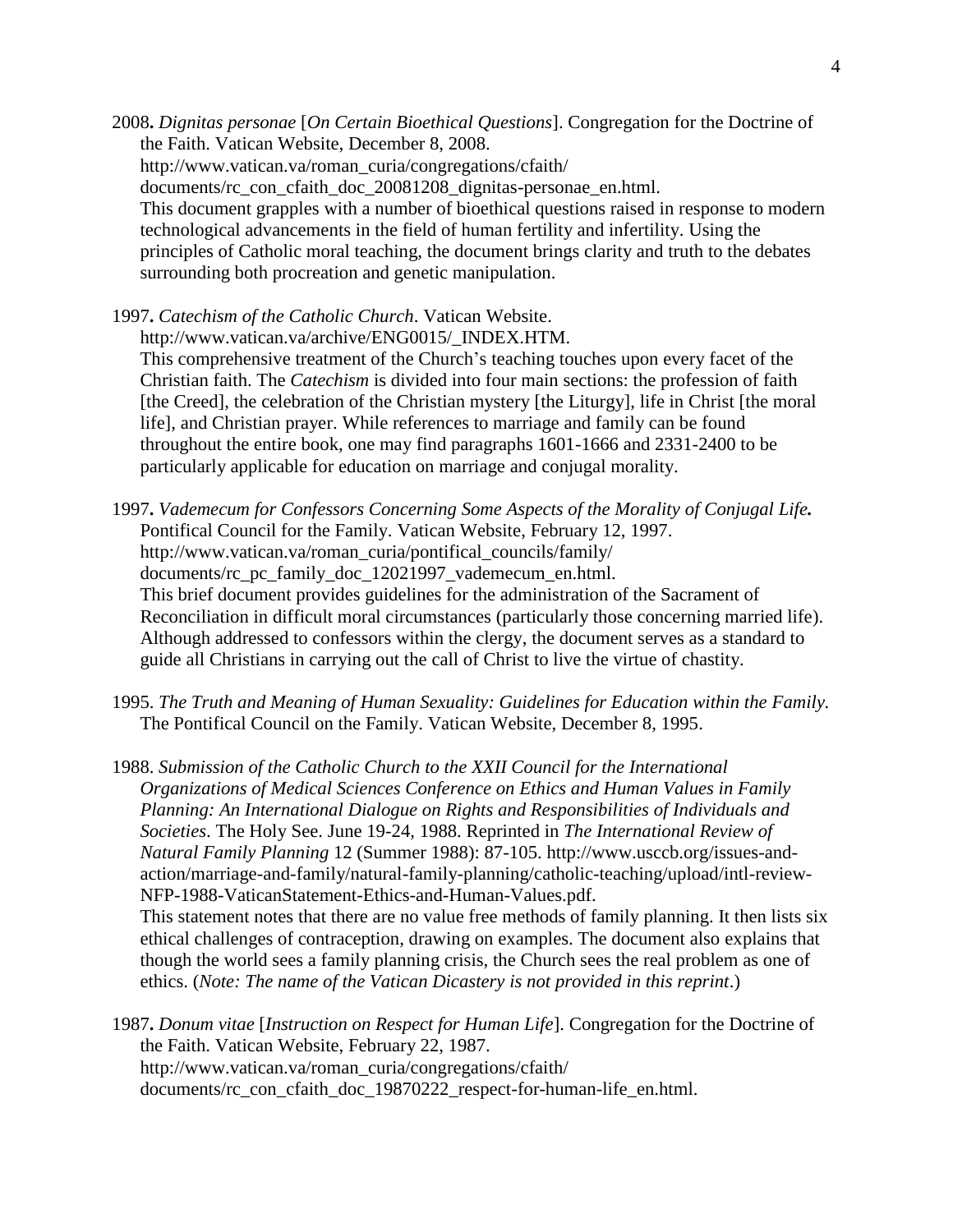Written in the midst of significant medical innovation on assisted reproductive technology, this document defends the gift and dignity of human life [particularly in its earliest stages], against the onset of intrusive and immoral scientific innovation..

1975. *Persona humana* [*Declaration on Certain Questions Concerning Sexual Ethics*]*.* Sacred Congregation for the Doctrine of the Faith. Vatican Website, December 29, 1975. [http://www.vatican.va/roman\\_curia/congregations/cfaith/documents/rc\\_](http://www.vatican.va/roman_curia/congregations/cfaith/documents/rc_) con\_cfaith\_doc\_19751229\_persona-humana\_en.html.

# **Catholic Episcopal Conferences**

### *United States Conference of Catholic Bishops*

- 2009. *[Life-Giving Love in an Age of Technology](http://www.usccb.org/issues-and-action/marriage-and-family/natural-family-planning/catholic-teaching/upload/Life-Giving-Love-in-an-Age-of-Technology-2009-2.pdf)*. Pastoral Letter. USCCB Website, November 17, 2009. http://www.usccb.org/issues-and-action/marriage-and-family/natural-familyplanning/catholic-teaching/upload/Life-Giving-Love-in-an-Age-of-Technology-2009-2.pdf. This pastoral teaching on marriage and infertility brings Catholic moral principles into the discussion on modern reproductive technologies. The bishops defend the dignity of procreation, reserving it to the conjugal union of spouses. The moral and immoral means of remedying infertility are clearly discussed..
- 2009. *[Ethical Directives for Catholic Hospitals](http://www.usccb.org/issues-and-action/human-life-and-dignity/health-care/upload/Ethical-Religious-Directives-Catholic-Health-Care-Services-fifth-edition-2009.pdf)*. 5<sup>th</sup> ed. USCCB Website, November, 2009. http://www.usccb.org/issues-and-action/human-life-and-dignity/health-care/upload/Ethical-Religious-Directives-Catholic-Health-Care-Services-fifth-edition-2009.pdf. This document provides instruction for health care professionals regarding the mission and scope of their work. Addressing both pastoral and moral issues alike, the bishops provide guidance on the standards expected of those in Christian health care. The *Directives* include instruction on specific moral dilemmas encountered in the health care field including those that pertain to human fertility and life.
- 2009. *[Marriage: Love and Life in the Divine Plan](http://www.usccb.org/issues-and-action/marriage-and-family/marriage/love-and-life/index.cfm)*. Pastoral Letter. USCCB Website, November 17, 2009. http://www.usccb.org/issues-and-action/marriage-and-family/marriage/love-andlife/index.cfm.

This pastoral letter provides a summary of Church teaching on marriage as a natural institution and as a sacrament. It includes a discussion on the ethical transmission of life in marriage.

2006. *Married Love and the Gift of Life.* Pastoral Resource. USCCB Website, November, 2006. [http://www.usccb.org/issues-and-action/marriage-and-family/natural-family](http://www.usccb.org/issues-and-action/marriage-and-family/natural-family-planning/catholic-teaching/upload/Married-Love-and-the-Gift-of-Life-English-version.pdf)[planning/catholic-teaching/upload/Married-Love-and-the-Gift-of-Life-English-version.pdf.](http://www.usccb.org/issues-and-action/marriage-and-family/natural-family-planning/catholic-teaching/upload/Married-Love-and-the-Gift-of-Life-English-version.pdf) This document summarizes Church teaching on marriage, conjugal love, and responsible parenthood in an easy to read question and answer format. NB: Audio files in English and Spanish are at http://www.usccb.org/issues-and-action/marriage-and-family/natural-familyplanning/catholic-teaching/index.cfm.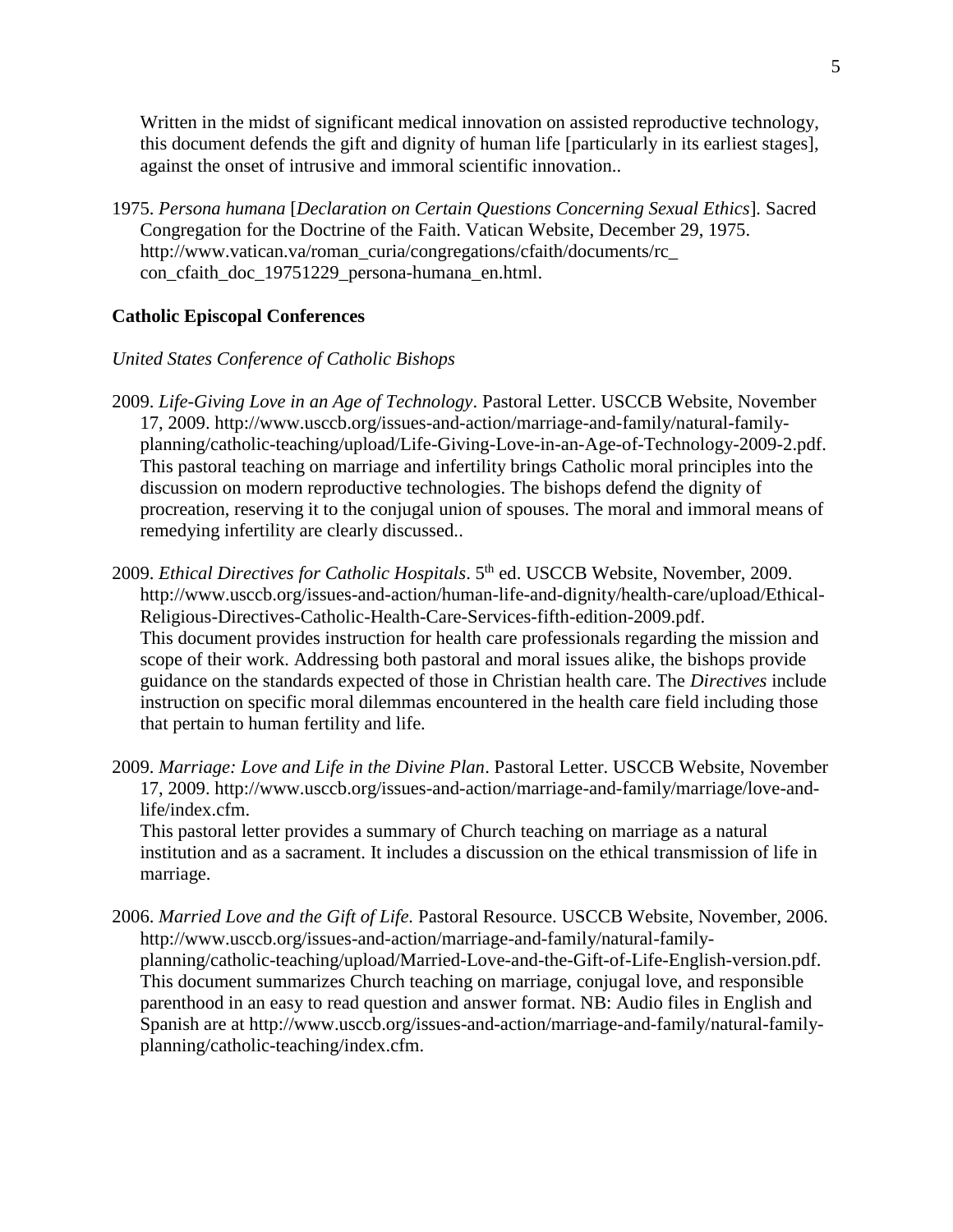1993. *[Human Sexuality from God's Perspective,](http://www.usccb.org/issues-and-action/marriage-and-family/natural-family-planning/catholic-teaching/upload/Human-Sexuality-from-God-s-Perspective-Humanae-Vitae-25-Years-Later.pdf)* Humanae Vitae *25 Years Later*. A Statement by the USCCB Committee for Pro-Life Activities. USCCB Website. [http://www.usccb.org/issues-and-action/marriage-and-family/natural-family](http://www.usccb.org/issues-and-action/marriage-and-family/natural-family-planning/catholic-teaching/upload/Human-Sexuality-from-God-s-Perspective-Humanae-Vitae-25-Years-Later.pdf)[planning/catholic-teaching/upload/Human-Sexuality-from-God-s-Perspective-Humanae-](http://www.usccb.org/issues-and-action/marriage-and-family/natural-family-planning/catholic-teaching/upload/Human-Sexuality-from-God-s-Perspective-Humanae-Vitae-25-Years-Later.pdf)[Vitae-25-Years-Later.pdf.](http://www.usccb.org/issues-and-action/marriage-and-family/natural-family-planning/catholic-teaching/upload/Human-Sexuality-from-God-s-Perspective-Humanae-Vitae-25-Years-Later.pdf) This short anniversary statement revisits the teachings of *Humanae vitae* on its twenty-fifth anniversary. It emphasizes the reverence due to human life and the responsibility of parents to defend such an invaluable gift. In protecting the great worth of human sexuality in God's plan, the document has a section devoted specifically to Natural Family Planning.

1991. *Human Sexuality: A Catholic Perspective for Education and Lifelong Learning*. National Conference of Catholic Bishops/United State Catholic Conference.

# **SCHOLARLY SOURCES**

#### **Marriage—Natural Reality and Sacrament**

- Burke, Cormac. *Covenanted Happiness: Love and Commitment in Marriage*. Princeton: Scepter Publishers, 1999. First published 1990 by Ignatius Press.
	- \_\_\_\_\_. *The Theology of Marriage: Personalism, Doctrine and Canon Law*. Washington: The Catholic University of America Press, 2015.
- Cahall, Perry J. *The Mystery of Marriage: A Theology of the Body and the Sacrament*. Hillenbrand Books, 2016.
- de Haro, Ramón García. *Marriage and the Family in the Document of the Magisterium: A Course in the Theology of Marriage.* Translated by William E. May. Ignatius Press, 1993.
- Elliott, Peter. *What God Has Joined: The Sacramentality of Marriage*. Wipf and Stock, 2010.
- George, Robert P. and Jean Bethke Elshtain, eds. *The Meaning of Marriage, Family, State, Market, & Morals.* Spence Publishing Company, 2006.
- Joyce, George Hayward. *Christian Marriage: An Historical and Doctrinal Study*. 2<sup>nd</sup> ed. Sheed and Ward, 1948.
- Kwasniewski, Peter. "St. Thomas on the Grandeur and Limitations of Marriage." *Nova et Vetera* (English Edition) 10, no. 2 (Spring 2012): 415-436.
- [Ouellet, M](http://www.eerdmans.com/Authors/Default.aspx?AuthorId=18196)arc Cardinal. *Mystery and Sacrament of Love: A Theology of Marriage and the Family for the New Evangelization.* Translated by Michelle K. Borras and Adrian J. Walker. William B. Eerdmans Publishing Company, 2015.
- Schu, Walter J. *The Splendor of Love: John Paul II's Vision for Marriage and Family.* New Hope Publications, 2003.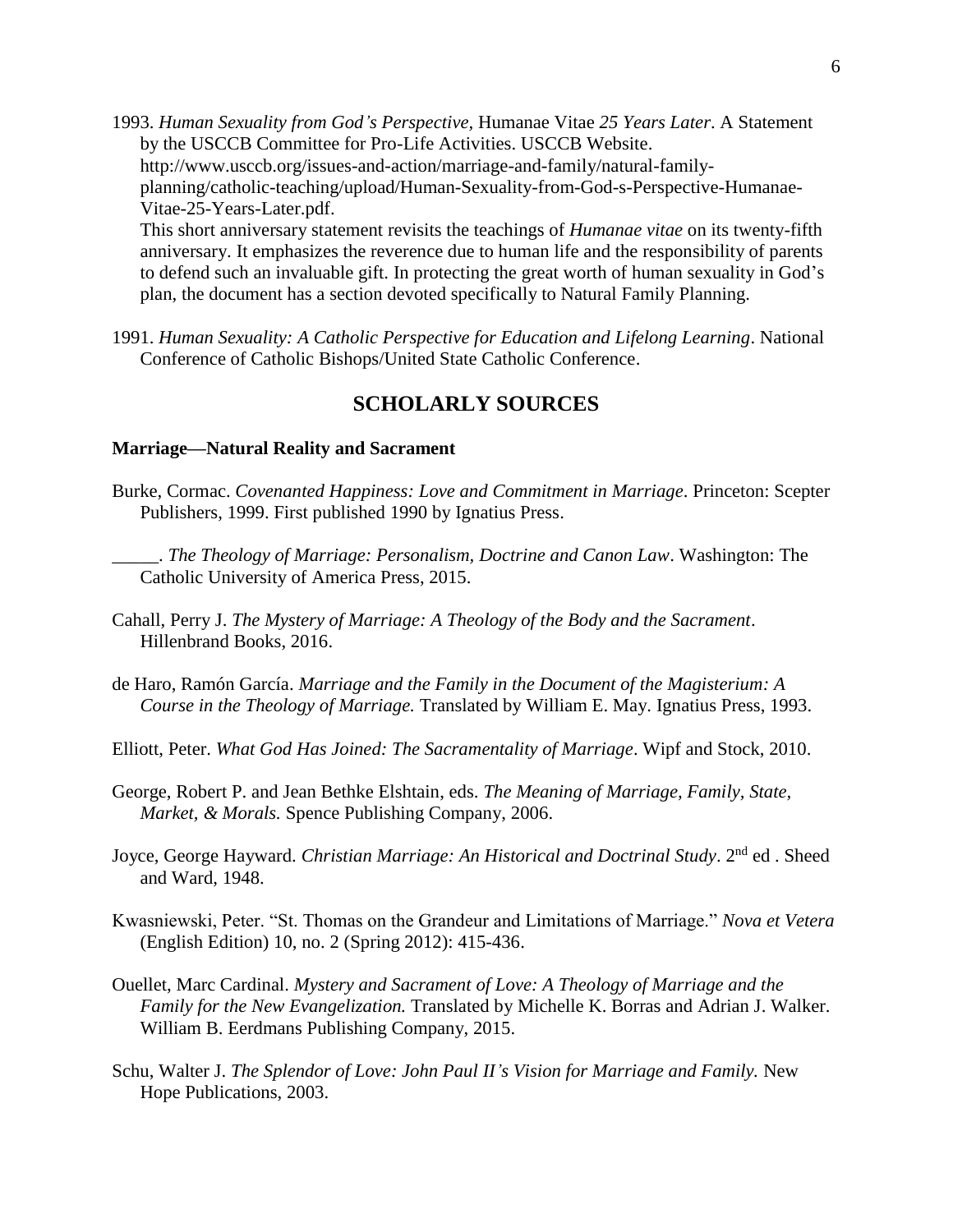#### **Conjugal Love and Responsible Parenthood**

Anscombe, Elizabeth. *Contraception and Chastity.* Catholic Truth Society, 1977.

Arjonillo, Roland B. *Conjugal Love and the Ends of Marriage: A Study of Dietrich von Hildebrand and Herbert Doms in the Light of the Pastoral Constitution* Gaudium et Spes*.* Lang, 1998.

Boyle, John, ed. *Creative Love: The Ethics of Human Reproduction*. Christendom Press, 1989.

- Fedoryka, Maria. "'Finis superabundant operis': Refining an Ancient Cause for Explaining the Conjugal Act." *American Catholic Philosophical Quarterly*, June 7, 2016). doi: 10.5840/acpq20166690.
- Fehring, Richard J. and Theresa Notare, eds. *Human Fertility: Where Faith and Science Meet.* Proceedings of an interdisciplinary conference*.* Marquette University Press, 2008.

\_\_\_\_\_\_. *Integrating Faith and Science through Natural Family Planning.* Proceedings of an interdisciplinary conference*.* Marquette University Press, 2004.

\_\_\_\_\_\_. *Science, Faith and Human Fertility, The Third Conference on Ethical Fertility Health Management.* Proceedings of an interdisciplinary conference*.* Marquette University Press, 2012.

- Flannery, Kevin. "Philosophical Arguments against and for *Humanae Vitae.*" *Anthropotes* 10 (1994): 189-204.
- Ford, John C., Germain Grisez, Joseph Boyle, John Finnis, and William E. May. *The Teaching of* Humanae Vitae*: A Defense.* Ignatius Press, 1988.
- Grisez, Germain. *Contraception and the Natural Law.* Bruce, 1964. NB: This is the author's earliest effort to articulate what would later be called the "New Natural Law Theory" argument against contraception.
- Grisez, Germain, Joseph Boyle, John Finnis, and William E. May. "'Every Marital Act Ought To Be Open To New Life': Toward a Clearer Understanding." *The Thomist* 52 (July 1988): 365- 426. NB: A groundbreaking article on contraception as "contra-life."
- Grondelski, John. "Fruitfulness as an Essential Dimension of Acts of Conjugal Love: An Interpretive Study of the Pre-Pontifical Thought of John Paul II." PhD diss., Fordham University, 1985. Available through University Microfilms International, Ann Arbor, MI, #86-12858.
- Haas, John. "The Inseparability of the Two Meanings of the Marriage Act". In *Reproductive Technologies, Marriage and the Church*, 89-106. Braintree, MA: The Pope John Center, 1988.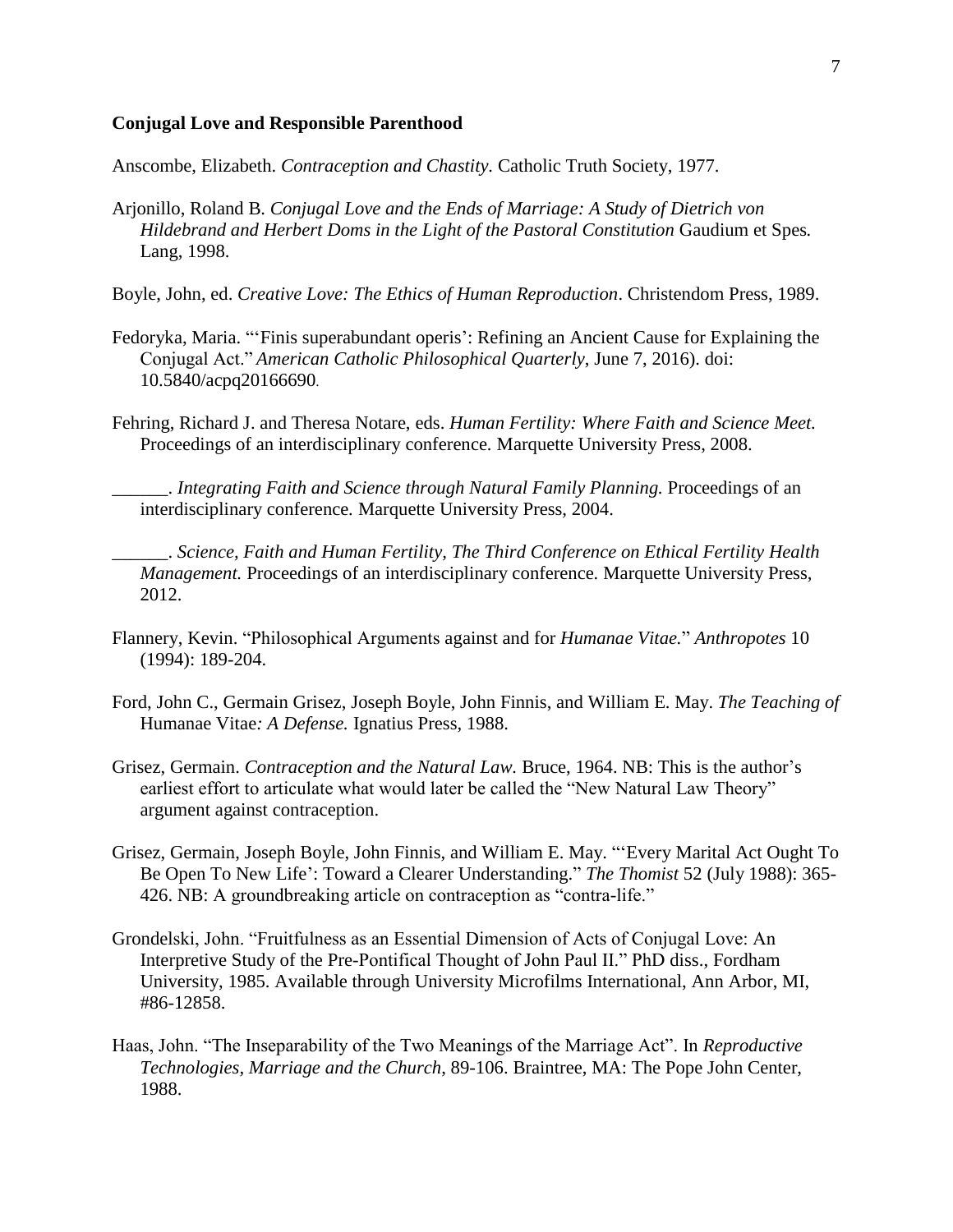Janssens, Louis. "Considerations on *Humanae Vitae*." *Louvain Studies* 2 (1969): 231-253.

- Kiely, Bartholemew. "Contraception, In Vitro Fertilization and the Principle of Inseparability." *Linacre Quarterly* 56 (1989): 68-75.
- Latkovic, Mark S. "Is the Teaching of *Humanae Vitae* Physicalist? A Critique of the View of Joseph A. Selling." *Linacre Quarterly* 62 (November 1995): 39-58.
	- \_\_\_\_\_. "God and True Christian Love: The Church on Openness to Life." *Ethics & Medics* 32, no. 7 (August 2007): 3-4.

\_\_\_\_\_. "*Humanae Vitae* and the Signs of the Times." *Mosaic* (Summer 2008): 2-5. NB: The entire issue of the Archdiocese of Detroit Sacred Heart Major Seminary's magazine is devoted to the 40th anniversary of *Humanae vitae*.

- Rhonheimer, Martin. "Contraception, Sexual Behavior, and Natural Law: Philosophical Foundation of the Norm of *Humanae Vitae.*" *Linacre Quarterly* 56 (1989): 20-57.
- Schemenauer, Kevin. *Conjugal Love and Procreation: Dietrich von Hildebrand's Superabundant Integration.* Lexington Books, 2011.
- Smith, Janet. "Children: The Supreme Gift of Marriage." Chap. 8 in *Faith and Challenges to the Family*, edited by Russell Smith, 114-125. Braintree, MA: The Pope John Center, 1994.

\_\_\_\_\_\_. "Conscience, Contraception, and Catholic Health-Care Professionals." *The Linacre Quarterl*y 77 (May 2010): 204-228.

\_\_\_\_\_\_. "Conscious Parenthood." *Nova et Vetera* 6, no. 4 (2008): 927-950.

\_\_\_\_\_\_. "Good History, Bad Argument." *First Things*, August/September 2005: 47-49. Discussion essay of Leslie Woodcock Tentler's *Catholics and Contraception: An American History* (Ithaca: Cornell University Press, 2004).

*\_\_\_\_\_\_. Humanae Vitae: A Generation Later.* The Catholic University of America Press, 1991.

\_\_\_\_\_\_. "Natural Law and Sexual Ethics." In *Common Truths: New Perspectives on Natural Law*, edited by Edward B. McLean, 193-218. ISI Books, 2000.

\_\_\_\_\_\_\_. "Natural Sex is Best." *Lutheran Forum*, Summer 2005.

\_\_\_\_\_. "Moral Terminology and Proportionalism." In *Recovering Nature: Essays in Natural Philosophy, Ethics, and Metaphysics in Honor of Ralph McInerny*, edited by Thomas Hibbs and John O'Callaghan, 127-146. Notre Dame Press, 1999.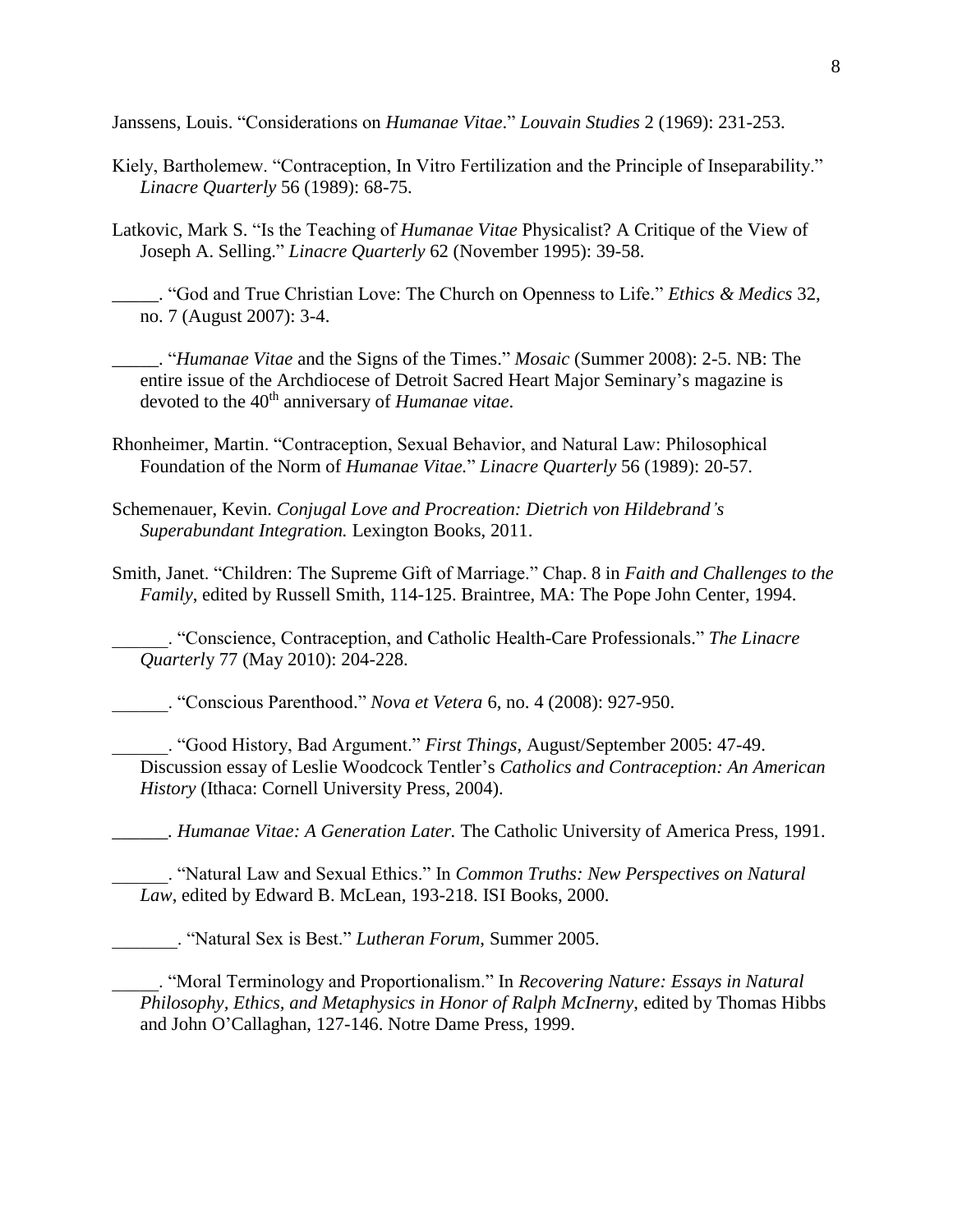\_\_\_\_\_\_. "Responsible Parenthood as Conscious Parenthood." *Familia et Vita* 14, no. 1 (2009): 144-156. An abridged version of "Conscious Parenthood," *Nova et Vetera* 6, no. 4 (2008*):* 927-950.

\_\_\_\_\_\_. "The Contraceptive Choice." In *Colloquy, National Catholic Bioethics Quarterly* 7, no. 3 (Autumn 2007): 441-3.

\_\_\_\_\_\_. "The Error of Proportionalism." In *Ethical Principles in Catholic Health Care*, edited by Edward James Furton, 67-71. National Catholic Bioethics Center, 1999. Reprint of "Moral Methodologies: Proportionalism," *Ethics and Medics* 19, no. 6 (June, 1994): 1-3.

\_\_\_\_\_\_. "The Importance of the Concept of *Munus* to the Understanding of *Humanae Vitae*." In *Trust the Truth: A Symposium on the Twentieth Anniversary of the Encyclical Humanae Vitae.* Braintree, MA: The Pope John Center, 1992.

\_\_\_\_\_\_. "The Krakow Document." *Nova et Vetera* 10, no. 2 (Spring 2012): 361-381.

\_\_\_\_\_\_. "The Moral Vision of the Catechism." In *Evangelizing for the Third Millennium: The Maynooth Conference on the New Catechism May 1996*, edited by Maurice Hogan, SSC and Thomas J. Norris, 96-114. Dublin: Veritatis Publications, 1997.

\_\_\_\_\_\_. "The Morality of Condom Use by HIV-Infected Spouses." *The Thomist* 70, no. 1 (January 2006): 27-69.

\_\_\_\_\_\_. "The *Munus* of Transmitting Human Life: A New Approach to *Humanae Vitae.*" *The Thomist* 54, no. 3 (July 1990): 385-427.

\_\_\_\_\_\_. "The *Sensus Fidelium* and *Humanae Vitae." Angelicum* 83 (2006): 271-297. Also accepted for publication in the proceedings of the Call to Holiness Conference sponsored by Sacred Heart Major Seminary, Nov, 2003, to be published by The Catholic University Press.

\_\_\_\_\_\_, ed. *Why Humanae Vitae was Right: A Reader.* Ignatius Press, 1993.

Smith, Russell E., ed. *Trust the Truth, A Symposium on the Twentieth Anniversary of the Encyclical Humanae Vitae*. Braintree, MA: The Pope John Center, 1991.

Wojtvla, Karol, et al. "Concerning the Principles of Conjugal Life." Translated by Therese Corey and Janet E. Smith. *Nova et Vetera* 10, no. 2 (Spring 2012): 321-159.

### **Sexual Ethics**

Anderson, Carl and José Granados. *Called to Love: Approaching John Paul II's Theology of the Body.* Doubleday, 2009.

Asci, Donald. *The Conjugal Act as a Personal Act.* San Francisco: Ignatius Press, 2002.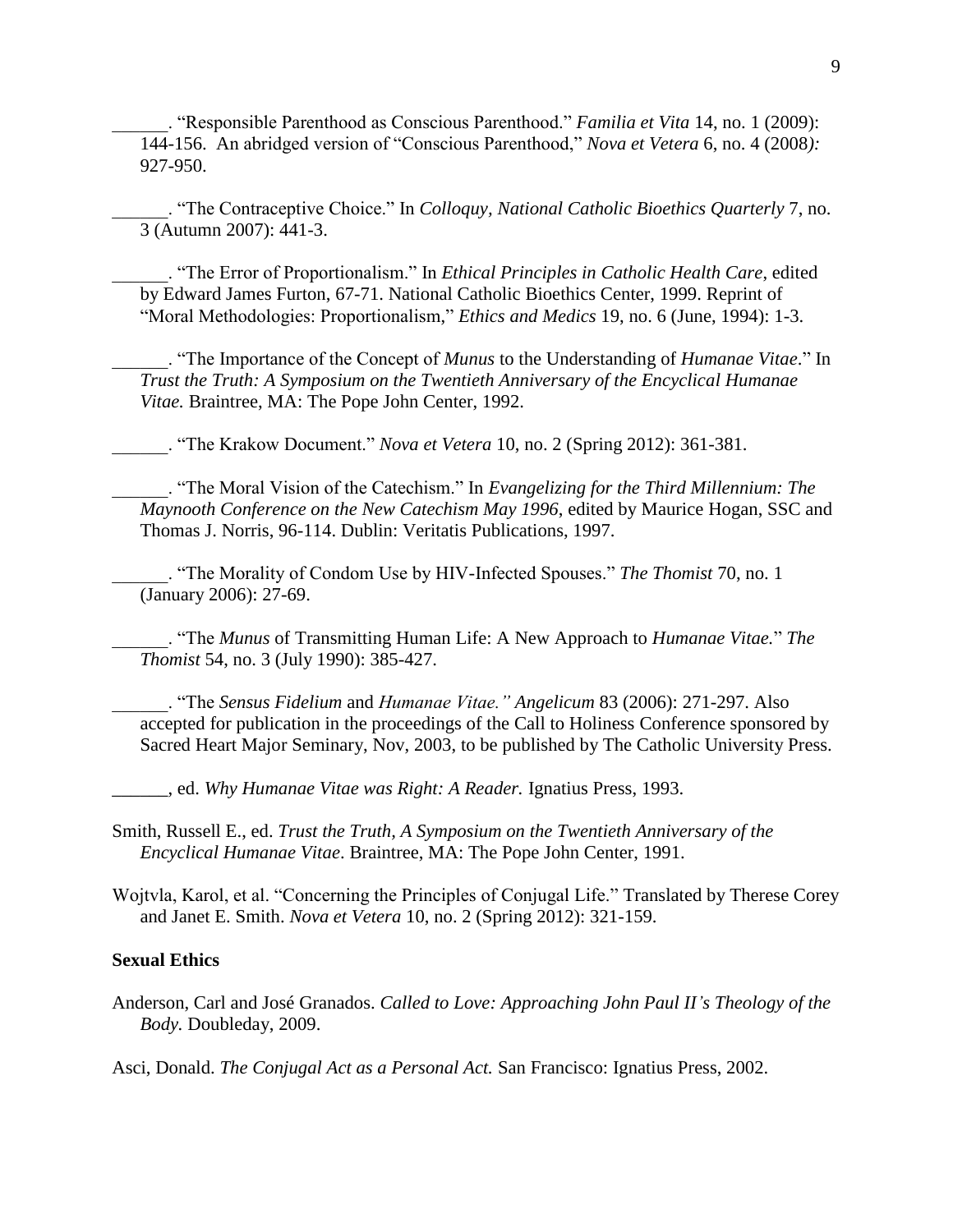Burke, Cormac. "St. Augustine on Conjugal Chastity." *Communio* 17 (1990): 545-565.

Coleman, Gerald D. *Human Sexuality: An All-Embracing Gift.* Alba House, 1992.

Cloutier, David. *Love, Reason, and God's Story: An Introduction to Catholic Sexual Ethics.* Saint Mary's Press, 2008.

\_\_\_\_\_\_. *Leaving and Coming Home: New Wineskins for Catholic Sexual Ethics.* Cascade Books/Wipf & Stock, 2010.

- Collins, Raymond F. *Sexual Ethics and the New Testament: Behavior and Belief.* New York: Crossroad Pub., 2000.
- Finnis, John. "Personal Integrity, Sexual Morality, and Responsible Parenthood." In *Why Humanae Vitae Was Right: A Reader*., edited by Janet Smith, 173-192. 1993.

\_\_\_\_\_. "The Good of Marriage and the Morality of Sexual Relations: Some Philosophical and Historical Observations." *American Journal of Jurisprudence* 42 (1997): 97-134.

- George, Robert P. "What Sex Can Be: Self-Alienation, Illusion, or One-Flesh Union." In *In Defense of Natural Law*, 161-183. Oxford University Press, 1999.
- Gondreau, Paul. "The 'Inseparable Connection' between Procreation and Unitive Love (*Humanae Vitae*, §12) and Thomistic Hylemorphic Anthropology." *Nova et Vetera* (English Edition) 6, no. 4 (2008): 731-764.
- Grabowski, John. "Contraception, Sterilization, and Abortion and the Ethical and Religious Directives." In *Moral Issues in Catholic Health Care*, edited by Kevin T. McMahon, 68-92. Wynnewood, PA: St. Charles Borromeo Seminary, 2004.

\_\_\_\_\_\_. "*Evangelium Vitae* and *Humanae Vitae*: A Tale of Two Encyclicals." *Homiletic and Pastoral Review* 97, no. 2 (November 1996): 7-15.

\_\_\_\_\_\_. "Natural Family Planning and Marital Spirituality." In *Integrating Faith and Science through Natural Family Planning*, edited by Richard J. Fehring and Theresa Notare, 29-45. Milwaukee: Marquette University Press, 2004.

\_\_\_\_\_\_. "Marriage as a Unitive and Procreative Partnership." USCCB, November 2005. <http://www.usccb.org/laity/marriage/npim.shtml>**.**

\_\_\_\_\_\_. "Rival Personalisms in 20th Century Catholic Sexual Ethics." *Studia Moralia* 35 (1997): 283-312.

\_\_\_\_\_\_. *Sex and Virtue: An Introduction to Catholic Sexual Ethics.* The Catholic University of America Press, 2003.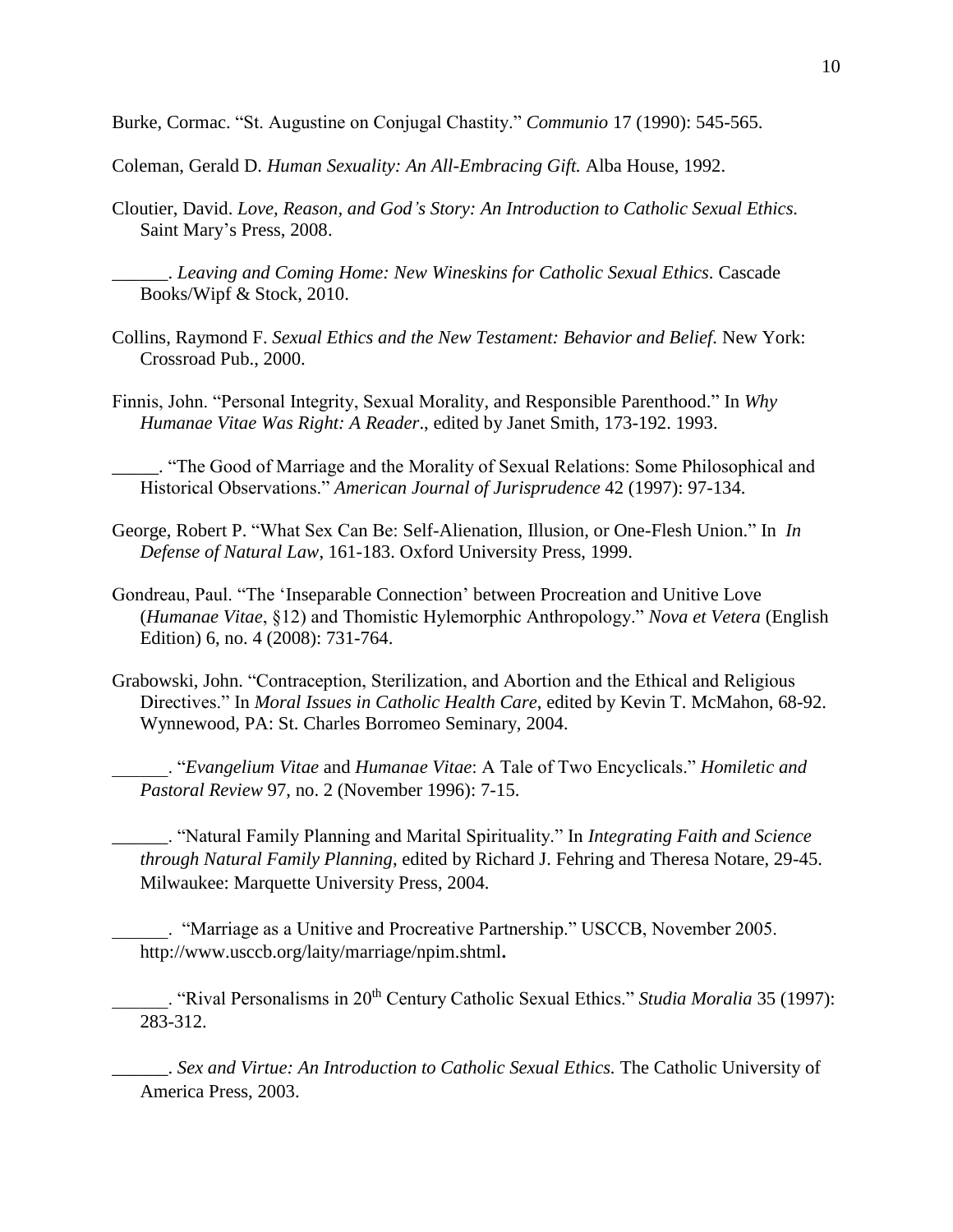- Grisez, Germain. "Marriage, Sexual Acts, and Family Life." In *The Way of the Lord Jesus*, *Vol. 2: Living a Christian Life*, 553-752 Franciscan Press, 1993.
- Guevin, Benedict and Jozef D. Zalot. *Catholic Ethics in Today's World.* St. Mary's Press, 2008. See Chapter 9, "Sexual Ethics."
- Guevin, Benedict. *Christian Anthropology and Sexual Ethics*. Lanham, MD: University Press of America, 2002.
- Joyce, Mary Rosera. *The Meaning of Contraception*. The Liturgical Press, Collegeville: 1975.
- Kupczak, Jaroslaw. *Gift & Communion: John Paul II's Theology of the Body.* Washington, DC: The Catholic University of America Press, 2014.
- Latkovic, Mark, S. "Pope John Paul II's 'Theology of the Body' and the Significance of Sexual Shame in Light of the Body's 'Nuptial' Meaning: Some Implications for Bioethics and Sexual Ethics." *Nova et Vetera* 2, no. 2 (Fall 2004): 305-336. NB: A shorter version of this essay appears under the title, "John Paul II on the Phenomenon of Sexual Shame," *The National Catholic Bioethics Quarterly* 3 (Spring 2003): 45-51.
- Masek, L. "Improving the Analogies in Contralife Arguments: The Consistency of Catholic Teachings about Regulating Births." *The Heythrop Journal* 49, no. 3 (2008): 442-452.
- May, William E. "Sexual Ethics and Human Dignity." In *Persona Verita E Morale*, Atti del Congresso Internazionale di Teolgia Morale, 477-495. Roma, 7-12 Aprile 1986. Citta Nuova Editrice, 1986.
	- \_\_\_\_\_. "The Moral Methodology of Vatican II and the Teaching of *Humanae Vitae* and *Persona Humana.*" *Anthropotes* 8 (1992): 41-60.
- \_\_\_\_\_. *Sex and the Sanctity of Human Life.* Christendom Press, 1985.
	- \_\_\_\_\_. *Sex, Marriage, and Chastity: Reflections of a Catholic Layman, Spouse, and Parent.* Franciscan Herald Press, 1981.
- *Marriage: The Rock on Which the Family Is Built.* 2<sup>nd</sup> ed. Ignatius Press, 2009. NB: Essays 2, 3, 4, and 6 are relevant.
- \_\_\_\_\_. *Theology of the Body in Context: Genesis and Growth.* Pauline Books & Media, 2010.
- \_\_\_\_\_. Ronald Lawler, and Joseph Boyle, Jr. *Catholic Sexual Ethics: A Summary, Explanation,* and Defense. 3<sup>rd</sup> ed. Our Sunday Visitor Press, 2011. NB: One of the best theological treatments in English. Integrates the Theology of the Body in its defense of Church teaching on sex and contraception.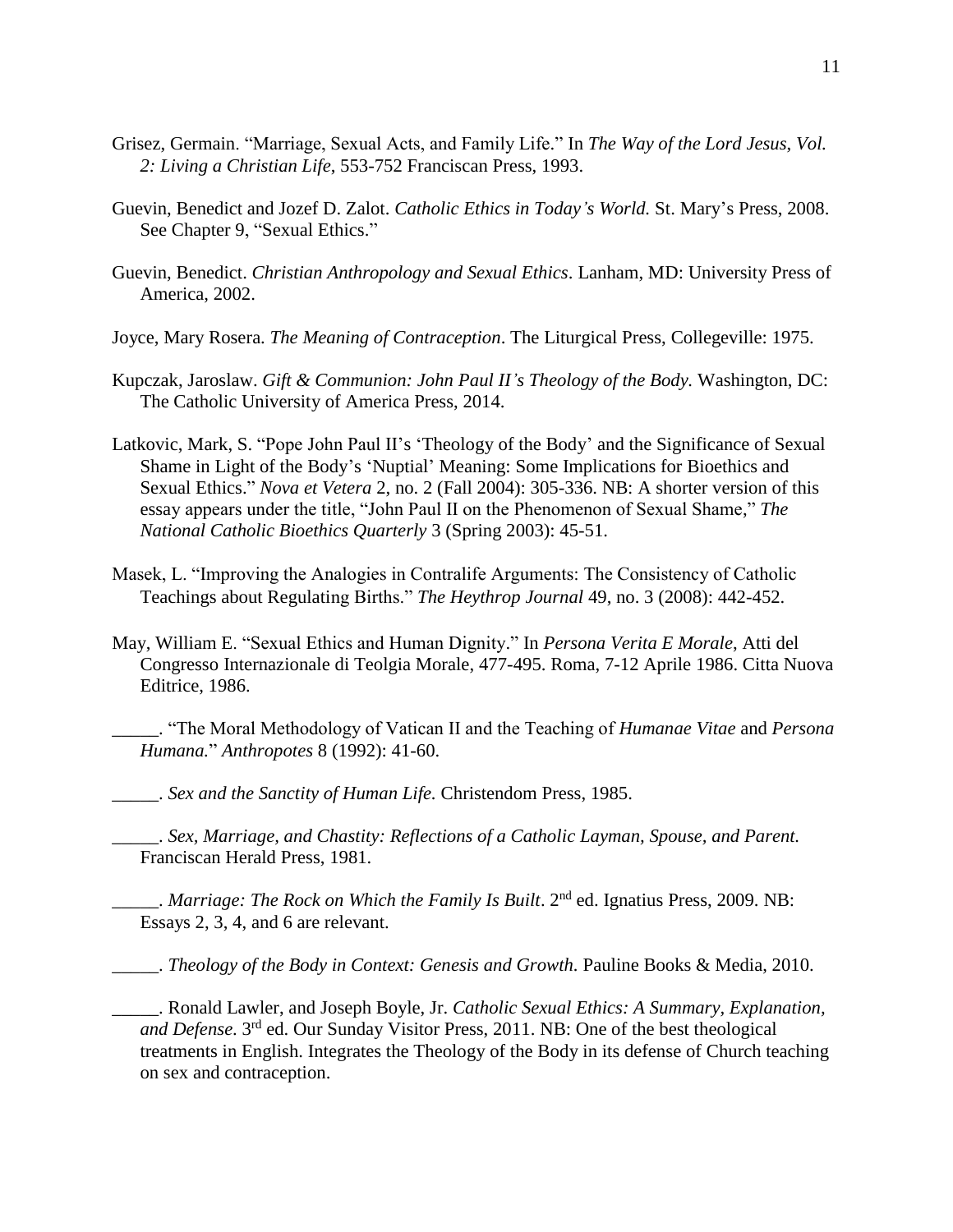- Martin, Francis. "Male and Female He Created Them: A Summary of Genesis Chapter One." *Communio* 20 (1993): 240-265.
- McCarthy, Donald, et al*. Handbook on Critical Sexual Issues.* Revised edition. Braintree, MA: The Pope John Center, 1989.
- Melina, Livio. *Learning to Love at the School of John Paul II and Benedict XVI*. Gracewing, 2011.
- Miguens, Manuel. "Biblical Thoughts on Human Sexuality." In *Human Sexuality in Our Time*, edited by George Kelly. St. Paul Editions, 1979.
- Murphy, William F. "Revisiting Contraception: An Integrated Approach in Light of the Renewal of Thomistic Virtue Ethics." *Theological Studies* 72 (2011): 812-847.
- Piderit, John J. *Sexual Morality: A Natural Law Approach to Intimate Relationships.* Oxford: Oxford University Press, 2012. NB: A scholarly, but highly accessible treatment. Good treatment of the topic of pre-marital sex.
- Pruss, Alexander. *One Body: An Essay in Christian Sexual Ethics.* University of Notre Dame Press, 2013. NB: A highly philosophical and truly outstanding study.
- The National Catholic Bioethics Center*. The National Catholic Bioethics Quarterly*. The Spring 2003 issue is devoted to the "Theology of the Body."
- Quay, Paul. *The Christian Meaning of Human Sexuality*. Ignatius Press, 1985.
- Riley, Patrick. *Civilizing Sex: On Chastity and the Common Good.* T & T Clark, 2000.
- Rhonheimer, Martin. *Ethics of Procreation and the Defense of Human Life: Contraception, Artificial Fertilization, and Abortion*. The Catholic University of America Press, 2010.
- St. Thomas Aquinas. "The Reason Why Simple Fornication Is a Sin According to Divine Law, and That Matrimony Is Natural." *Summa Contra Gentiles* 3.122.
- Twomey, D. Vincent. *Moral Theology after Humanae Vitae: Fundamental Issues in Moral Theory and Sexual Ethics.* Portland, OR: Four Courts Press, 2010.

von Hildebrand, Dietrich. *In Defense of Purity.* Franciscan Herald Press, 1969.

- \_\_\_\_\_. *Purity: The Mystery of Christian Sexuality*. Steubenville, OH: Franciscan University, 1989.
- von Hildebrand, Dietrich, Mary Shivanandan, and [Update by] Mark S. Latkovic. "Sex." In *New Catholic Encyclopedia Supplement 2012-2013: Ethics and Philosophy*, Vol. 4, edited by Robert L. Fastiggi, 1405-1410. Detroit: Gale, 2013.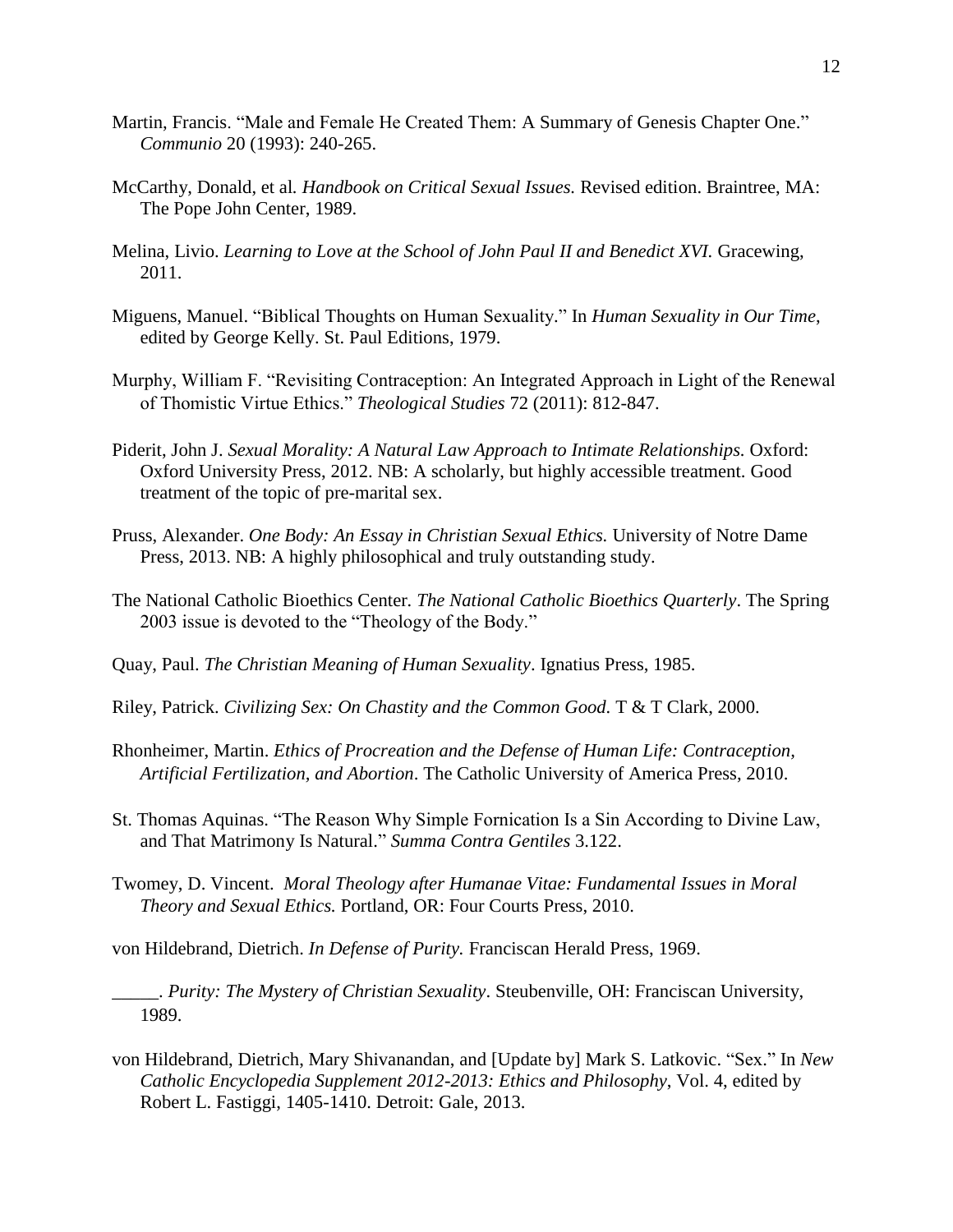Watt, Helen, ed.. *Fertility & Gender: Issues in Reproductive and Sexual Ethics*. London: The Anscombe Bioethics Center, 2011.

Wojtyla, Karol (St. Pope John Paul II)*. Love and Responsibility.* Farrar, Straus, Giroux, 1981.

#### **Theology of the Body**

- Anderson, Carl and Jose Granados. *Called to Love: Approaching John Paul II's Theology of the Body.* New York: Doubleday, 2009.
- Bransfield, J. Brian. *The Human Person According to John Paul II*. Boston: Pauline, 2009.
- Cahall, Perry. *The Mystery of Marriage: A Theology of the body and the Sacrament.* Chicago: Hillenbrand books, 2016.
- Echeverria, Eduardo J. *"In the Beginning…": A Theology of the Body*. Wipf and Stock, 2011.
- Hogan, Richard. *The Theology of the Body in John Paul II: What It Means, Why It Matters*. Ijamsville, MD: The Word Among Us Press, 2007.
- May, William E. *Theology of the Body: Genesis and Growth.* Boston: Pauline, 2010.
- Shivanandan, Mary. *Crossing the Threshold of Love, A New Vision of Marriage in the Light of John Paul II's Anthropology*. The Catholic University Press, 1999.
- Schu, Walter J. *The Splendor of Love: John Paul II's Vision for Marriage and Family.* New Hope Publications, 2003.
- Sri, Edward. *Men, Women and the Mystery of Love: Practical Insights from John Paul II's Love and Responsibility*. Ann Arbor: Servant, 2007.

## **MISCELANEOUS SOURCES**

- Ackerlof, George A. and Janet L. Yellen. "Report: An Analysis of Out-Of-Wedlock Births in the United States". *Brookings Policy Brief Series* #5, (March 2, 2010**).**
- Anscombe, G.E.M., M. Geach, and L. Gormally. *Faith in a Hard Ground: Essays on Religion, Philosophy, and Ethics*. Exeter, U.K.: Imprint Academic, 2008.
- Chesterton, G. K. *Brave New Family: G. K. Chesterton on Men and Women, Children, Sex, Divorce, Marriage and the Family.* Edited by Alvaro de Silva. San Francisco: Ignatius, 1990.
- Donati, Pierpaolo and Sullins, Paul. *The Conjugal Family: An Irreplaceable Resource for Society.* Libreria Editrice Vaticana, 2015.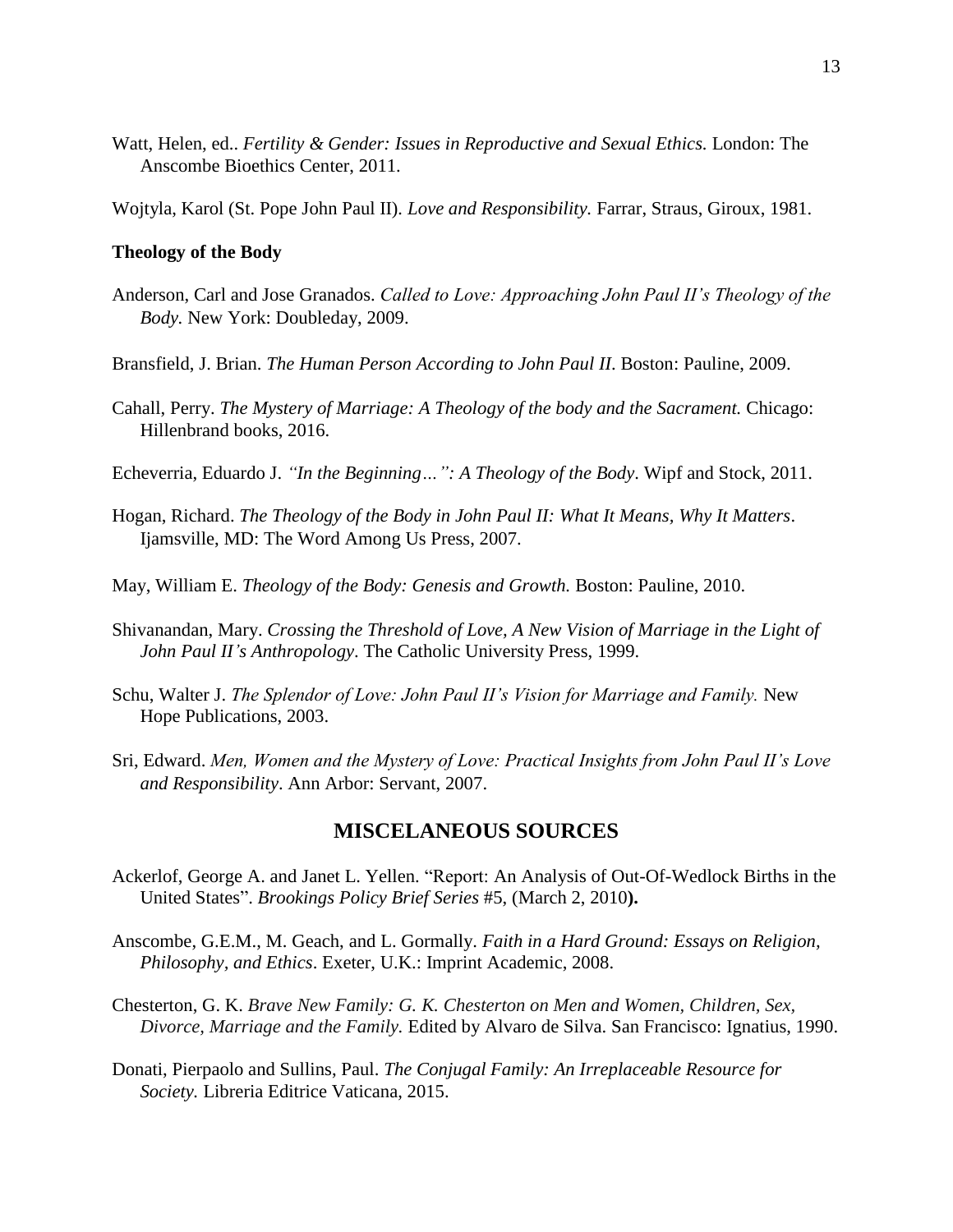- Hasson, Mary Rice and Michele M. Hill. "What Catholic Women think about Faith, Conscience, and Contraception." In *Exploring What Catholic Women Think*. The Women, Faith, and Culture Project, Inc., 2011. [https://eppc.s3.amazonaws.com/wp-content/uploads/ 2013/07/](https://eppc.s3.amazonaws.com/wp-content/uploads/%202013/07/%20What_%20Catholic_Women_Think_Contraception-Aug_2012.pdf)  [What\\_ Catholic\\_Women\\_Think\\_Contraception-Aug\\_2012.pdf](https://eppc.s3.amazonaws.com/wp-content/uploads/%202013/07/%20What_%20Catholic_Women_Think_Contraception-Aug_2012.pdf)**.**
- Eberstadt, Mary. *Adam and Eve after the Pill: Paradoxes of the Sexual Revolution.* Ignatius Press, 2013.
- Fehring. Richard J and Yeung, Patrick Jr. Eds. "Special Issue on Natural Family Planning: Rhythm, NFP, and Human Fertility From Popes Pius XI through Benedict XVI." *The Linacre Quarterly* 79 (2012).
- Fukuyama, Francis. *The Great Disruption: Human Nature and the Reconstitution of Human Nature.* Touchstone, 2000.
- Lee, Patrick and Robert P. George. *Conjugal Union: What Marriage Is and Why It Matters.* New York: Cambridge University Press, 2014.
- Mosher, Steven W. *Population Control: Real Costs, Illusory Benefits.* Piscataway, NJ: Transaction Publishers, 2008.
- Notare, Theresa. *"A Revolution in Christian Morals," Lambeth 1930-Resolution #15, History & Reception.* PhD diss., The Catholic University of America, 2008. Available through ProQuest, 1-800-521-0600. NB: This dissertation is divided into two parts. The first part treats the first phase of the modern sexual revolution. Notare argues that several critical messages combined to change the mentality of the average person to gradually accept contraception in marriage since core concepts of human goods were mixed with falsehoods. Part two covers the Anglican bishops' discussion on birth control at Lambeth 1930 and analyzes public reaction to the decision to accept contraception in marriage.

\_\_\_\_\_\_. "A Revolution in Christian Morals." Resolution No. 15 of Lambeth 1930." *Revue d'Histoire Ecclésiastique* "Part I, Resolution No. 15, The Story" 94, no. 1 (1999):54-75; "Part II, The Public Debate," 94, no. 2 (1999): 471-501.

- Tiger, Lionel. *The Decline of Males*. St. Martin's Griffin, 1999.
- Wilson, Mercedes Arzû. *Love and Family: Raising a Traditional Family in a Secular World*. San Francisco: Ignatius, 1996.

# **POPULAR BOOKS AND ARTICLES**

- Bachiochi, Erika ed. *The Church and Women: A Case for Catholic Teaching*. Boston: Pauline Books and Media, 2010.
- Billings, Evelyn and Ann Westmore. *The Billings Method, Controlling Fertility without Drugs or Devices.* Life Cycle Books, 1998.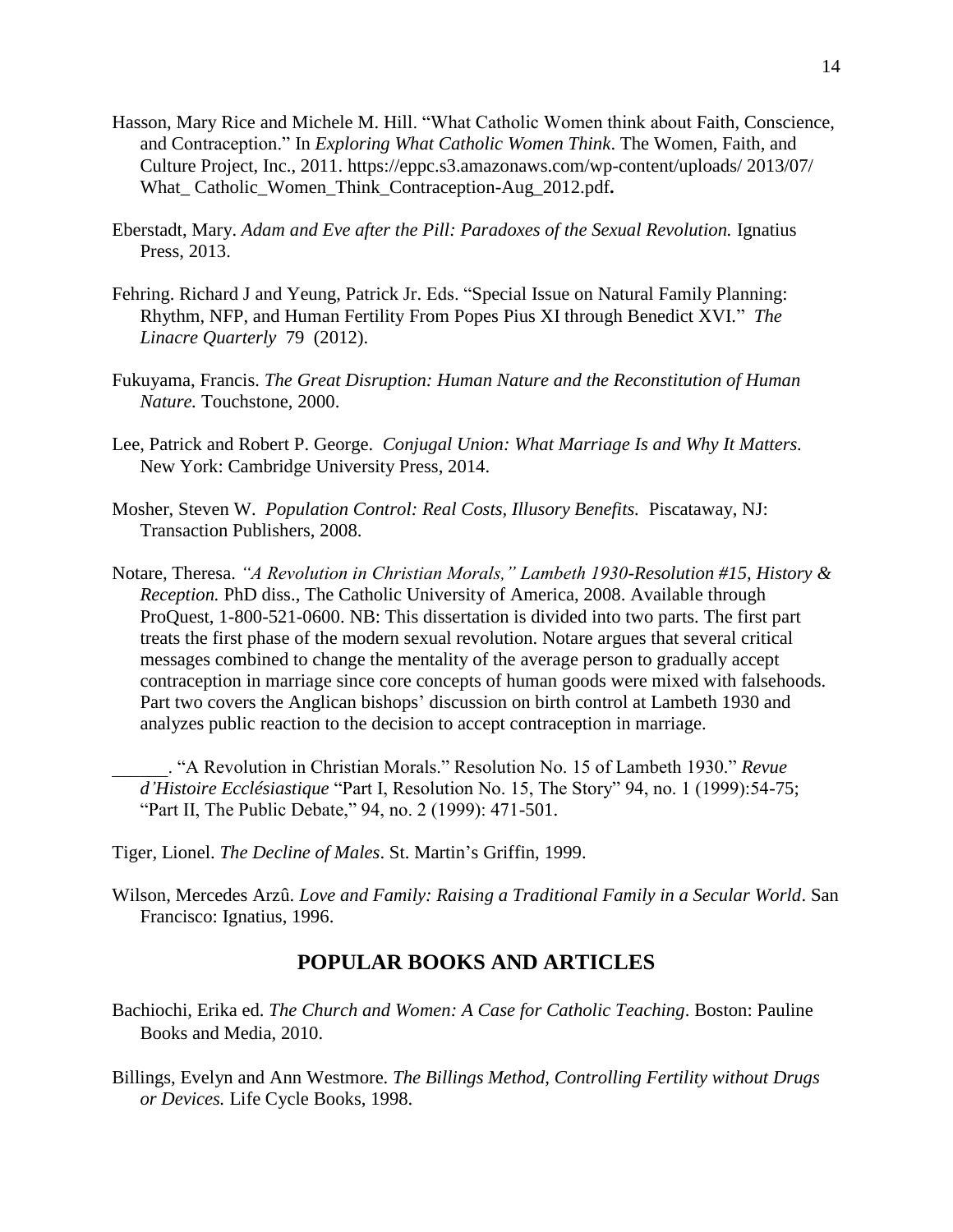DeMarco, Donald. *New Perspectives on Contraception.* One More Soul, 1999.

- Digmann, Anthony J. *Sign of Contradiction: Contraception, Family Planning and Catholicism.* One More Soul, 2015.
- Doyle, Fletcher. *Natural Family Planning Blessed Our Marriage: Nineteen True Stories*. Cincinnati: Servant Books, 2006.
- Eden, Dawn. *The Thrill of the Chaste: Finding Fulfillment While Keeping Your Clothes On*. Catholic Edition. Ave Maria Press, 2015. NB: A popular treatment by a Jewish convert to Catholicism.
- Fastiggi, Robert L. *What the Church Teaches about Sex: God's Plan for Human Happiness*. Our Sunday Visitor Press, 2009.
- Franks, Angela. *Contraception and Catholicism: What the Church Teaches and Why. Boston:* Pauline Books and Media, 2013.
- Grigg-Spall, Holly. *Sweetening the Pill: Or How We Got Hooked on Hormonal Birth Control.* UK: John Hunt Publishing, 2013.
- Hartman, Cleta, ed. *Physicians Healed: Personal, Inspiring and Compelling Stories of Fifteen Courageous Physicians Who Do Not Prescribe Contraception.* One More Soul, 2000.
- Hogan, Richard. "A Theology of the Body." *Fidelity* 1 (December 1981): 10-15; 24-27. NB: An outstanding popular treatment.
- Hogan, Richard and John M. LeVoir. *Covenant of Love: Pope John Paul II on Sexuality, Marriage, and the Family in the Modern World*. Ignatius Press, 1992.

 **Hormonal Contraception, Psycho-Behavioral Effects of.** Collection of Research; [http://www.pubfacts.com/detail/23864301/Psychobehavioral-effects-of-hormonal](http://www.pubfacts.com/detail/23864301/Psychobehavioral-effects-of-hormonal-contraceptive-use)[contraceptive-use](http://www.pubfacts.com/detail/23864301/Psychobehavioral-effects-of-hormonal-contraceptive-use)**.**

- Kaczor, Christopher and Jennifer Kaczor. *The Seven Big Myths about Marriage: What Science, Faith, and Philosophy Teach Us about Love and Happiness.* San Francisco: Ignatius Press, 2014.
- Kippley, John. *Sex and the Marriage Covenant.* Couple to Couple League, 1992.
- Latkovic, Mark, S. "A Revisionist Sexual Ethics on Display." July 16, 2014. [http://www.truthandcharityforum.org/a-revisionist-sexual-ethics-on-display](http://www.truthandcharityforum.org/a-revisionist-sexual-ethics-on-display/)**.**

\_\_\_\_\_. "Condoms, Consequences, and the Christian Vision of Moral Conduct." October 23, 2013. [http://www.truthandcharityforum.org/condoms-consequences-and-the-christian-vision](http://www.truthandcharityforum.org/condoms-consequences-and-the-christian-vision-of-moral-conduct/)[of-moral-conduct](http://www.truthandcharityforum.org/condoms-consequences-and-the-christian-vision-of-moral-conduct/)**.**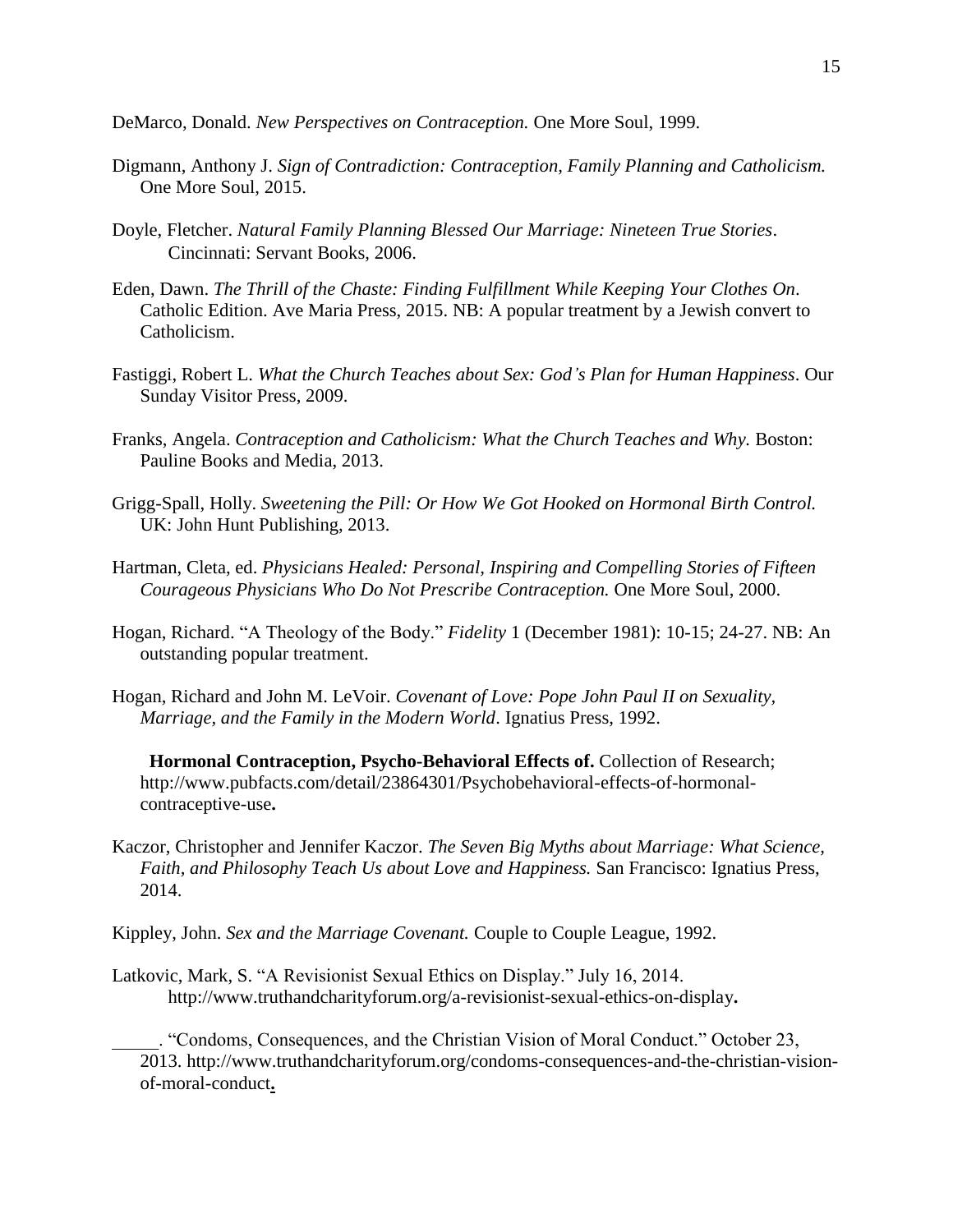\_\_\_\_\_. "Germain Grisez's Contraception and the Natural Law at Fifty." March 3, 2015. http://www.truthandcharityforum.org/germain-grisezs-contraception-and-the-natural-law-atfifty.

\_\_\_\_\_. "*Humanae Vitae* in Cultural Context after Almost Five Decades." Five-part series published between January 8, 2015 and February 16, 2015. [http://www.truthandcharityforum.org/article-series](http://www.truthandcharityforum.org/article-series/)**.**

**\_\_\_\_\_**. "More Reasons Why the Pill Can't Be Used Against the Zika Virus." *Crisis Magazine*, March 8, 2016. [http://www.crisismagazine.com/2016/more-reasons-why-the-pill-cant-be](http://www.crisismagazine.com/2016/more-reasons-why-the-pill-cant-be-used-against-the-zika-virus)[used-against-the-zika-virus.](http://www.crisismagazine.com/2016/more-reasons-why-the-pill-cant-be-used-against-the-zika-virus)

- Long, John L., ed. *Sterilization Reversal: A Generous Act of Love: Twenty Couples Share Their Stories.* One More Soul, 2003.
- New, Michael J. "Analyzing the Impact of State Level Contraception Mandates on Public Health Outcomes." *Ave Maria Law Review* (2015): 345-369. http://lr.avemarialaw.edu/Content/ articles/vXIII.i2.new.finalwebsite.0718.pdf.
- Notare, Theresa. "Human Sexuality, Where Faith & Science Meet." *Respect Life Program.* Washington, DC: Secretariat for Pro-Life Activities, United States Conference of Catholic Bishops, 1994.

\_\_\_\_\_\_. "Sex, What Do Women (and Men) Really Want." *Respect Life Program.* Washington, DC: Secretariat for Pro-Life Activities, United States Conference of Catholic Bishops, 2004.

\_\_\_\_\_\_, ed. *An Introduction to Natural Family Planning*. United States Conference of Catholic Bishops, 2009. http://www.usccb.org/issues-and-action/marriage-and-family/natural-familyplanning/what-is-nfp/nfp-basic-information.cfm.

- Morse, Jennifer Roback. *Smart Sex: Finding Life-Long Love in a Hook-Up World.* Spence Publishing Company, 2005.
- Percy, Anthony. *The Theology of the Body Made Simple.* Pauline Books and Media, 2006.
- Reichert, Tim. "Bitter Pill." *First Things* (May 2010).<https://www.firstthings.com/article/> 2010/05/bitter-pill.
- Steinhagen, Janice and Howland, John. *Heart Sounds: 12 Catholic Doctors.* St. Luke's Books, 2010. NB: Testimonies of the faith journey of twelve Catholic physicians.
- Smith, Janet. ["Pope Francis and Contraception: A Reply to Christopher Kaczor."](https://www.osv.com/Article/TabId/493/artmid/13569/articleid/19389/Default) *Our Sunday Visitor*, March 3, 2016.

\_\_\_\_\_\_. ["Contraception, Congo Nuns, Choosing the Lesser Evil, and Conflict of](http://www.catholicworldreport.com/Item/4594/contraception_congo_nuns_choosing_the_lesser_evil_and_conflict_of_commandments.aspx)  [Commandments."](http://www.catholicworldreport.com/Item/4594/contraception_congo_nuns_choosing_the_lesser_evil_and_conflict_of_commandments.aspx) *Catholic World Report*, February 20, 2016.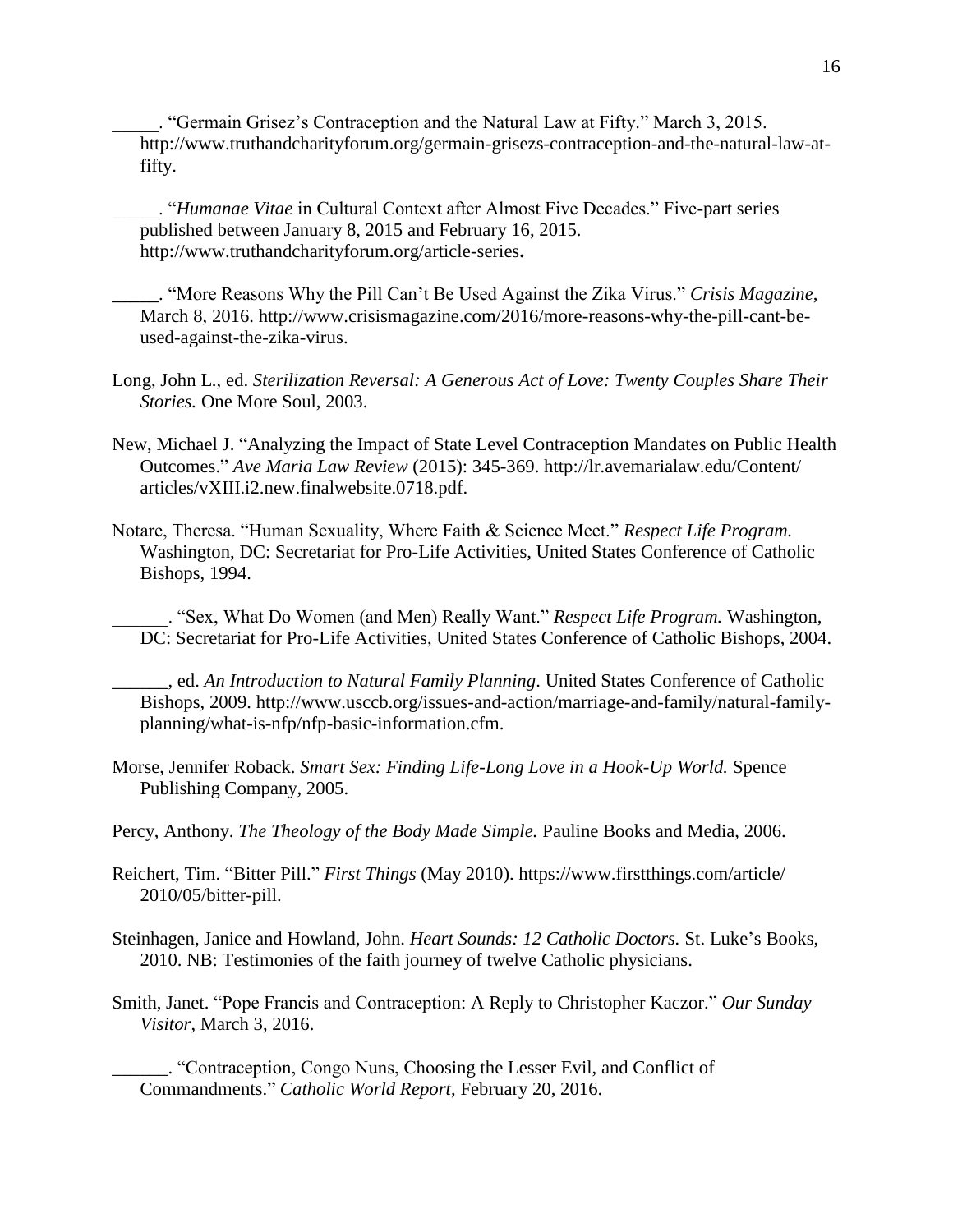\_\_\_\_\_\_. ["Wages of the Sexual Revolution."](http://www.ncregister.com/daily-news/wages-of-the-sexual-revolution/) *National Catholic Register*, October 25, 2014.

\_\_\_\_\_\_. "*Humanae Vitae* [at 45: An Epic Battle."](http://www.ncregister.com/daily-news/humanae-vitae-at-45-an-epic-war/?utm_source=dlvr.it&utm_medium=twitter) *The National Catholic Register*, July 30, 2013.

\_\_\_\_\_\_. ["Religious Liberty, Blood Transfusions, Cigarettes and Contraception.](http://www.ncregister.com/daily-news/religious-liberty-blood-transfusions-cigarettes-and-contraception/)" *National Catholic Register*, March 11, 2012. [http://www.ncregister.com/daily-news/religious-liberty](http://www.ncregister.com/daily-news/religious-liberty-blood-transfusions-cigarettes-and-contraception/)[blood-transfusions-cigarettes-and-contraception.](http://www.ncregister.com/daily-news/religious-liberty-blood-transfusions-cigarettes-and-contraception/)

\_\_\_\_\_\_. "What does the Holy Father Say about Condoms in his New Book?" *Catholic World Report*, November 20, 2010. http://www.catholicworldreport.com/index.php? [option=com\\_content&view=article&id=220:pope-benedict-on-condoms-in-qlight-of-the](http://www.catholicworldreport.com/index.php?option=%20com_content&view=article&id=220:pope-benedict-on-condoms-in-qlight-of-the-worldq&catid=53:cwr2010&Itemid=70)[worldq&catid=53:cwr2010&Itemid=70](http://www.catholicworldreport.com/index.php?option=%20com_content&view=article&id=220:pope-benedict-on-condoms-in-qlight-of-the-worldq&catid=53:cwr2010&Itemid=70)**.**

\_\_\_\_\_\_. ["Green Sex vs. Pink Viagra.](http://www.ncregister.com/register_exclusives/green-sex-vs.-pink-viagra)" *National Catholic Register*, July 25, 2010.

\_\_\_\_\_\_. ["Divorce and NFP.](http://www.aodonline.org/AODOnline/News+++Publications+2203/Michigan+Catholic+News+12203/2010+17545/100618_NFPConference.htm)" *The Michigan Catholic Newspaper*, June 18, 2010.

\_\_\_\_\_\_. "Conscience and Controversial Truths." *The Priest*, January 2009,11-16.

\_\_\_\_\_\_. "The Social Footprints of Contraception." *Mosaic*, Summer 2008. [http://www.aodonline.org/aodonline-sqlimages/SHMS/](http://www.aodonline.org/aodonline-sqlimages/SHMS/%20Publications/Mosaic/08Summer/mosaic.pdf)  [Publications/Mosaic/08Summer/mosaic.pdf](http://www.aodonline.org/aodonline-sqlimages/SHMS/%20Publications/Mosaic/08Summer/mosaic.pdf)

\_\_\_\_\_\_. ["Artificial vs. Natural?"](http://www.aodonline.org/aodonline-sqlimages/SHMS/Faculty/SmithJanet/Publications/HumanaeVitae/ArtificialvsNatural.pdf) *First Things* 88 (December 1998): 17–29.

\_\_\_\_\_\_. "The Christian View of Sex: A Time for Apologetics, Not Apologies." *The Family in America* 10, no. 5 (May 1996): 1-7. Reprinted in *New Oxford Review*, January 1998, 29-37.

\_\_\_\_\_\_. "The Stale and Stalled Debate on Contraception." *Catholic World Report*, November 1993, 54-9.

\_\_\_\_\_\_. "The Connection between contraception and abortion." *Homiletic and Pastoral Review* 93, no. 7 (April 1993): 10-18.

\_\_\_\_\_\_. "*Humanae Vitae*: A Hidden Treasure." *The Family* (November 1988): 28-30.

\_\_\_\_\_\_. "*Humanae Vitae*: A Prophetic Document?" *Respect Life*, the annual Respect Life publication for the U.S. Bishops; rpt. In *Crisis* 6:8 (September 1988) 30-35.

\_\_\_\_\_\_. "*Humanae Vitae*: Twenty Years Later." *Crisis Magazine* 6, no. 6 (June 1988). 14-21.

Tham, S. Joseph. *The Missing Cornerstone: Reasons Why Couples Choose Natural Family Planning in Their Marriage.* Circle Press, 2003.

Verret, Ryan and Mary-Rose. *Witness to Love, How to Help the Next Generation Build Marriage that Survive and Thrive.* Saint Benedict Press, 2015.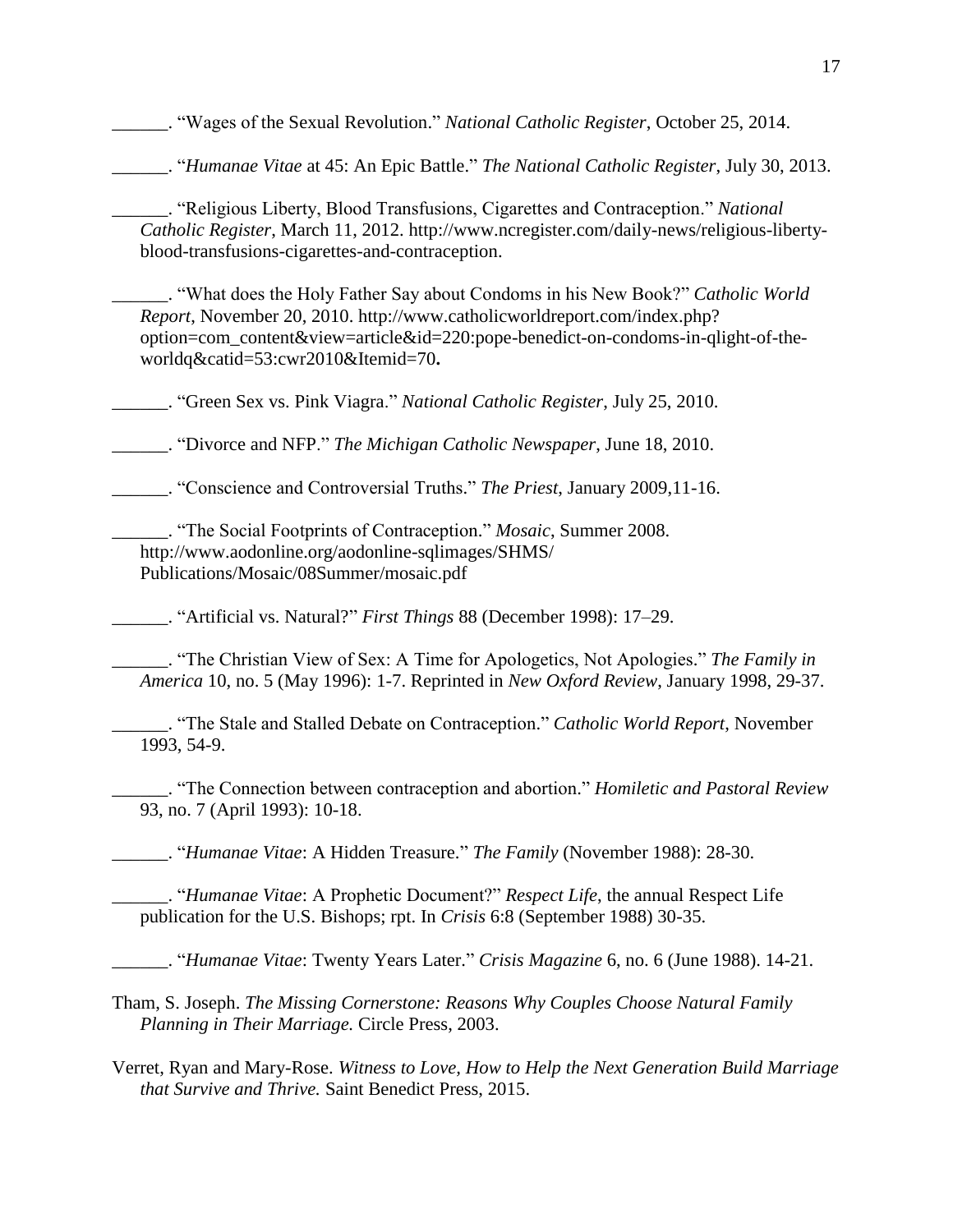von Hildebrand, Dietrich. *Marriage: the Mystery of Faithful Love*. Sophia Institute Press, 1997. First published 1942 by Longmans, Green.

\_\_\_\_\_\_. *The Encyclical* Humanae Vitae*: A Sign of Contradiction*. Franciscan Herald Press, 1969.

West, Christopher. *Good News About Sex and Marriage (Revised Edition): Answers to Your Honest Questions about Catholic Teaching.* Servant, 2004.

\_\_\_\_\_. *The Love that Satisfies: Reflections on Eros and Agape.* Ascension Press, 2007. NB: A popular commentary on Benedict's *Deus caritas est* and John Paul II's theology of love.

\_\_\_\_\_. *Theology of the Body for Beginners: A Basic Introduction to Pope John Paul II's Sexual Revolution.* Revised Edition. Ascension Press, 2010.

\_\_\_\_\_. *Fill These Hearts: God, Sex, and the Universal Longing.* Image, 2013.

# **PASTORAL RESOURCES**

#### *Books*

- *A Preachable Message: The Dynamics of Preaching Natural Family Planning.* Billings Ovulation Method<sup>™</sup> Association, USA. 2<sup>nd</sup> ed, 2014. NB: This book provides advice from various bishops, priests, and deacons about how they approach the topic of preaching on NFP and Church teaching which supports its use in marriage in a homily. Contact momausa@msn.com.
- *Enchiridion on the Family, A Compendium of Church Teaching on Family and Life Issues from Vatican II to the Present.* 2000.This volume provides a variety of Church documents from the Magisterium, papal teachings, and instructions from Vatican decasteries.
- *Lexicon: The Family and Human Procreation.* Pontifical Council for the Family, 2006. A collection of essays that apply equally to social ethics and sexual, marital, and family ethics (as well as bioethics). http://archive.wf-f.org/FamilyandHumanProcreation.html.
- *Lexicon: Ambiguous and Debatable Terms Regarding Family Life and Ethical Questions.* Pontifical Council for the Family, 2003.This dictionary, edited by the Pontifical Council for the Family, collects in 1,000 pages 78 topics/articles written by well-known experts. This volume is useful for pastoral work.
- Love is Our Mission: The Family Fully Alive A Preparatory Catechesis for the World Meeting of *Families*. Pontifical Council for the Family and the Archdiocese of Philadelphia, 2015.
- *Papal Teachings, Matrimony.* Selected and Arranged by the Benedictine Monks of Solesmes. Translated by Michael J. Byrnes. St. Paul Editions, 1963. NB: This volume provides papal teaching from Benedict XIV (1740-1758) to John XXIII (1958-1963).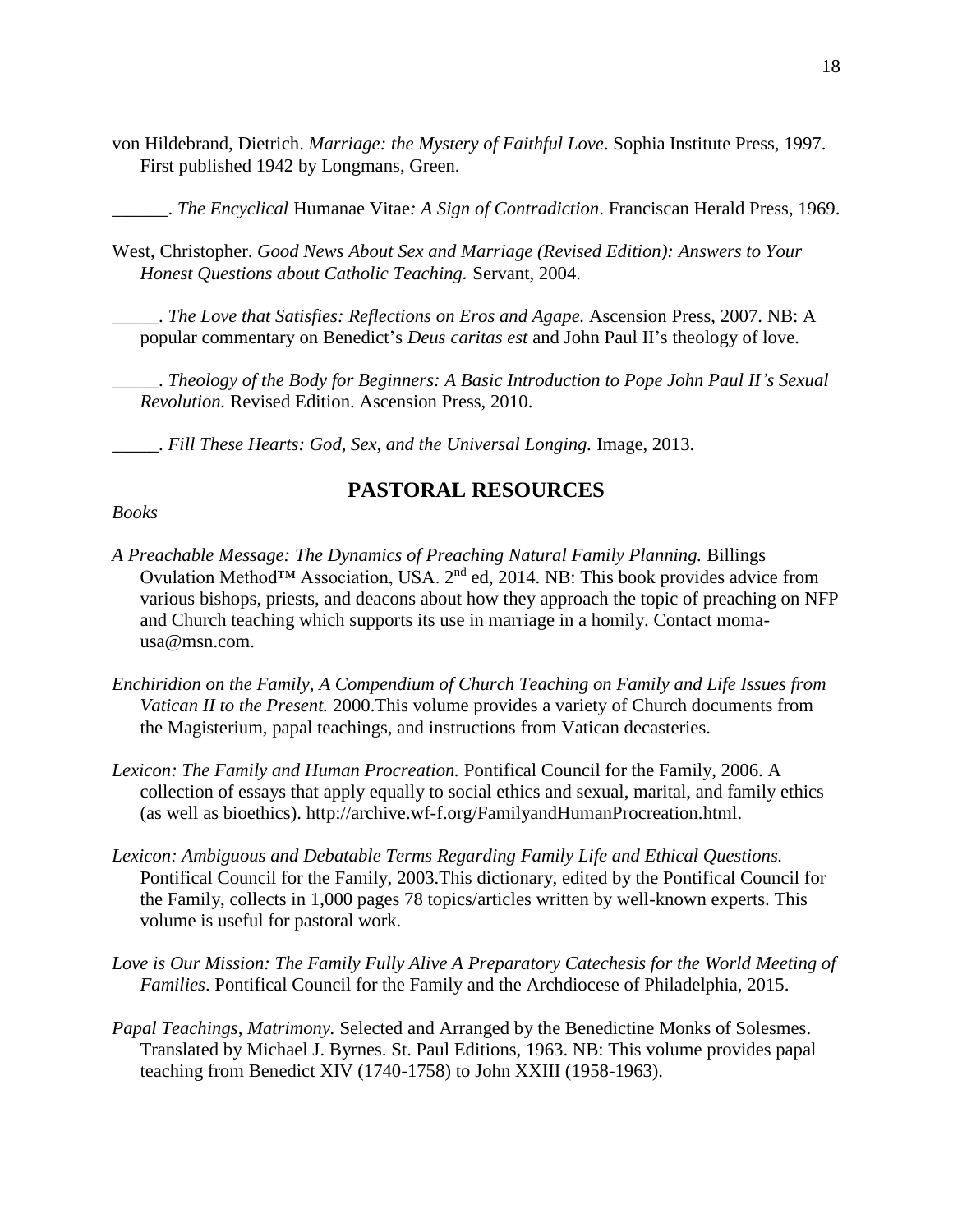#### *Brochures*

**Natural Family Planning.** NFP Program, Secretariat of Laity, Marriage, Family Life and Youth, USCCB. Washington DC, 1995. *[www.usccb.org/nfp/what-is-nfp/index.cfm](http://www.usccb.org/nfp/what-is-nfp/index.cfm).*This eight panel brochure provides basic information on the methods of Natural Family Planning. Written in a popular conversational style, this brochure is useful for marriage preparation programs and general parish education. Orders: customerservice@ifcweb.com; tel., 1-866- 582-0943. Ask for publication #9521 (English) and #9525 (Spanish).

#### **Natural Family Planning–LOVE–MERCY–LIFE—Opening the Heart of Marriage.**

NFP Program, Secretariat of Laity, Marriage, Family Life and Youth, USCCB. Washington DC, 2016. www.usccb.org/issues-and-action/marriage-and-family/natural-familyplanning/what-is-nfp/responsible-parenthood.cfm. This eight panel brochure features a reflection on Church teaching regarding conjugal love, responsible parenthood and the methods of Natural Family Planning viewed through the lens of love, mercy and life. The text is conversational but instructive with important Church documents referenced. This brochure is designed to be used for catechetical programs, including marriage preparation. Orders: customerservice@ifcweb.com; tel., 1-866-582-0943. Ask for publication #1626 (English).

**NFP Myth and Reality.** NFP Program, Secretariat of Laity, Marriage, Family Life and Youth, USCCB. Washington DC, 1995**.** [www.usccb.org/nfp/what-is-nfp/frequently-asked](http://www.usccb.org/nfp/what-is-nfp/frequently-asked-questions.cfm)[questions.cfm](http://www.usccb.org/nfp/what-is-nfp/frequently-asked-questions.cfm)**.** This eight panel brochure provides information on the most misunderstood points concerning the methods of Natural Family Planning and Catholic teachings which support its use in marriage. Orders: customerservice@ifcweb.com; tel., 1-866-582-0943. Ask for publication #9522 (English); Item #9523 (Spanish).

#### *Diocesan NFP Programming*

- **Standards for Diocesan NFP Ministry***.* Unites States Conference of Catholic Bishops, Administrative Committee*,* 2010. http://www.usccb.org/issues-and-action/marriage-andfamily/natural-family-planning/diocesan-ministry/standards.cfm. This document articulates the basic standards that comprise quality diocesan Natural Family Planning ministry. The *Standards* can be used to either develop or strengthen diocesan NFP ministry. A mentoring implementation process accompanies the document; see http://www.usccb.org/issues-andaction/marriage-and-family/natural-family-planning/diocesan-ministry/standardsimplementation-forms.cfm.
- **National NFP Awareness Week.** United States Conference of Catholic Bishops, NFP Program. <http://www.usccb.org/> issues-and-action/marriage-and-family/natural-familyplanning/awareness-week/index.cfm . This national NFP education campaign provides various resources for NFP educators who plan activities in their dioceses. Among the central resources are a poster and homily notes for clergy. The week is celebrated in July from the Sunday to the Saturday in the month of July that includes the anniversary date of *Humanae vitae* (July 25).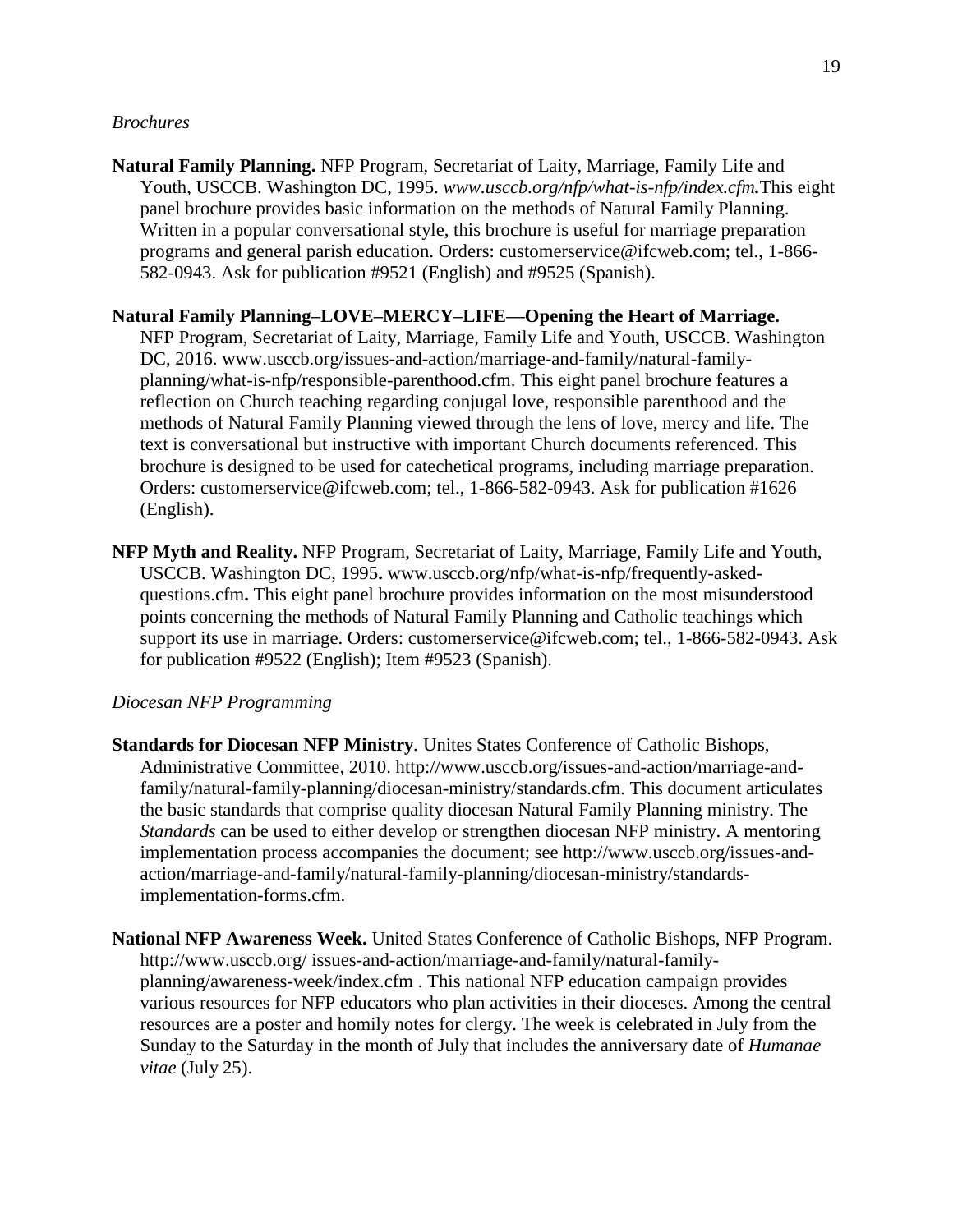#### *Educational Programs*

- **Imago Dei-Imaging God in Our Lives.** Imago Dei, Inc. [http://www.imagodei-tob.org.](http://www.imagodei-tob.org/) Imago Dei is a Catholic nonprofit corporation in Washington, DC. It was formed in 2007 to manage the study group program for *A New Language: A Study Guide for the Theology of the Body*, which was started by Women Affirming Life, Inc. Today, this non-profit organization trains facilitators to lead small study and prayer groups on the Theology of the Body. Contact: 1- 202-962-0040; [TOBStudy@imagodei-tob.org.](mailto:TOBStudy@imagodei-tob.org)
- **The Theology of the Body Institute.** http://tobinstitute.org. The TOB Institute, which is located in Pennsylvania, provides education on St. John Paul II's Theology of the Body. A variety of programs held on site are offered throughout the year. Of note are the special clergy TOB retreats where prayer and study are combined. An annual national conference is also offered at various locations around the country.

#### *E-Learns*

**Catholic Sexuality, Chastity Education.** The St. Augustine Foundation.

www.catholicsexuality.com. The St. Augustine Foundation is committed to providing education on Church teachings, especially the subjects of human sexuality, the virtue of chastity, and the moral regulation of birth. Among their resources are several brief e-courses tailored for young adults. The full 9-session Course Lesson Plan from LIFENET is available as a free download to be used in forty-minute classroom settings.

#### *Marriage Preparation Programs*

**Joy-Filled Marriage.** Ascension Press. http://shop.ascensionpress.com/t/category/studyprograms/marriage-preparation. This marriage preparation program is divided into two parts: *God's Plan for a Joy-Filled Marriage*, which discusses the sacramentality of marriage; and *Living a Joy-Filled Marriage*, which approaches "life-skills" through an emphasis on virtue. The content draws from the rich and positive language of St. John Paul II's Theology of the Body. It provides a compelling vision of human sexuality and the Catholic sacramental understanding of marriage. The format is flexible and can be integrated into existing marriage preparation programs.

**Fully Engaged, A Catholic Catechetical Premarital Inventory***.* Diocese of St. Cloud. http://omf.stcdio.org/marriage-ministries/fully-engaged. This premarital inventory that was designed by the staff of the Office of Marriage and Family Life in the Diocese of Saint Cloud, helps engaged couples solidify the foundation upon which they, together with Christ, will build their Sacrament of Marriage. The program invites engaged couples to become: more familiar with the richness of the Catholic tradition on marriage; more aware of their strengths and areas of needed growth; more involved in Catholic parish life; more committed to Christ and one another; and integrates Church teaching on conjugal love, responsible parenthood and the methods of NFP. These high-quality, affordable Catholic catechetical materials, are provided in both English and Spanish. Training in the use of the materials is also offered.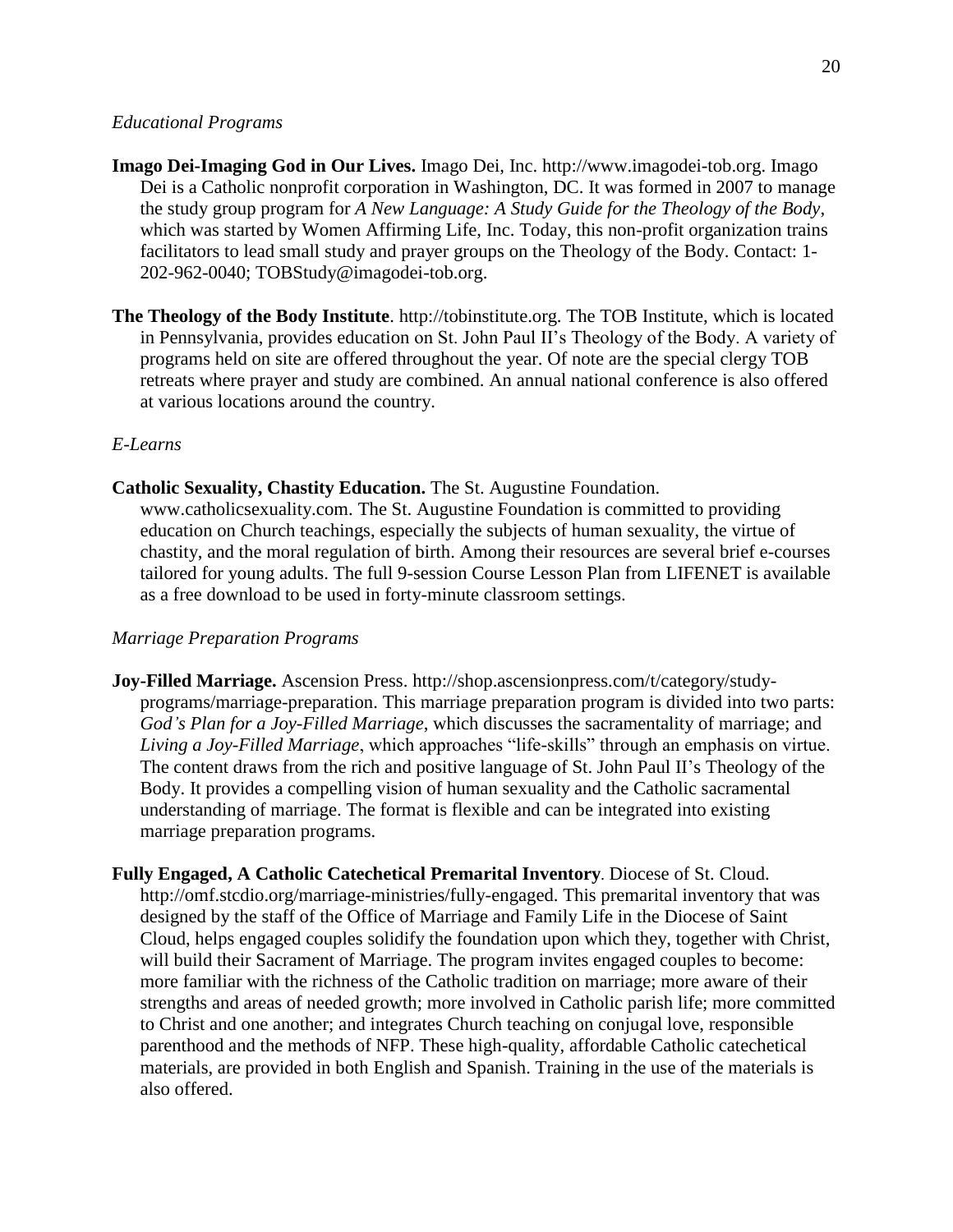#### *Parish Based Programs*

#### **Parish Missions and Pastoral Educational Resources on NFP.** NFP Outreach.

http://www.nfpoutreach.org. NFP Outreach is a comprehensive clearinghouse for accurate, practical, up-to-date information on Natural Family Planning, its practice, effectiveness, benefits and its underlying moral principles. To achieve this mission, NFP Outreach: encourages each married couple to study and fully understand the vocation of marriage to which they have been called by God. NFP Outreach does this primarily through missions and seminars presented by Fr. Daniel McCaffrey and Fr. Matthew Habiger, OSB. Of note, NFP Outreach also makes use of the services of qualified physicians or teachers of Natural Family Planning in their parish missions and seminars.

#### *Videos*

- **Made for Life: A Catechetical and Educational Aid on the Gift of Children and the Indispensable Place of Fathers and Mothers in Marriage and Society.** United States Conference of Catholic Bishops (USCCB), 2011. The video can be watched for free at www.marriageuniqueforareason.org; order from the USCCB Store: http://store.usccb.org. Part of the USCCB's *Marriage: Unique for a Reason* series, this DVD discusses the Church's teaching on marriage, children, and the importance of fathers and mothers in an accessible, attractive way, through interviews with married couples and parents. *A Viewer's Guide and Resource Booklet* for priests, deacons, catechists and teachers break open the topic further. A great resource for educational settings in the school or parish; designed for high school aged and older.
- **Plan Your Family Naturally, An Introduction to Natural Family Planning**. Diocese of Rockville Centre. [http://www.drvc-faith.org/videos/plan-your-family-naturally-an](http://www.drvc-faith.org/videos/plan-your-family-naturally-an-introduction-to-nfp-dvd-trailer/#.V91SOvao5jp)[introduction-to-nfp-dvd-trailer/#.V91SOvao5jp](http://www.drvc-faith.org/videos/plan-your-family-naturally-an-introduction-to-nfp-dvd-trailer/#.V91SOvao5jp)**.** This twenty-two minute video covers basic information about the science and methods of Natural Family Planning, including Catholic Church teaching which supports its use in marriage. The video features married couples who use NFP. A version of this video with different couples is also provided in Spanish: Planifique su Familia Naturalmente; http://www.drvc-faith.org/videos/dvd-planifique-sufamilia-naturalmente/#.V91Skfao5jp.

# **FERTILITY AWARENESS BASED METHOD RESOURCES**

#### **FABM General Information, Method and Medical Resources**

- Billings, Evelyn and Westmore, Ann. *The Billings Method: Controlling Fertility without Drugs or Devices.* Life Cycle Books, 1998.
- Hilgers, Thomas W. *The Medical & Surgical Practice of NaProTECHNOLOGY.* Pope Paul VI Institute Press, 2004.

*\_\_\_\_\_\_. The NaProTechnology Revolution: Unleashing the Power in a Woman's Cycle.*  Beaufort Books, 2010.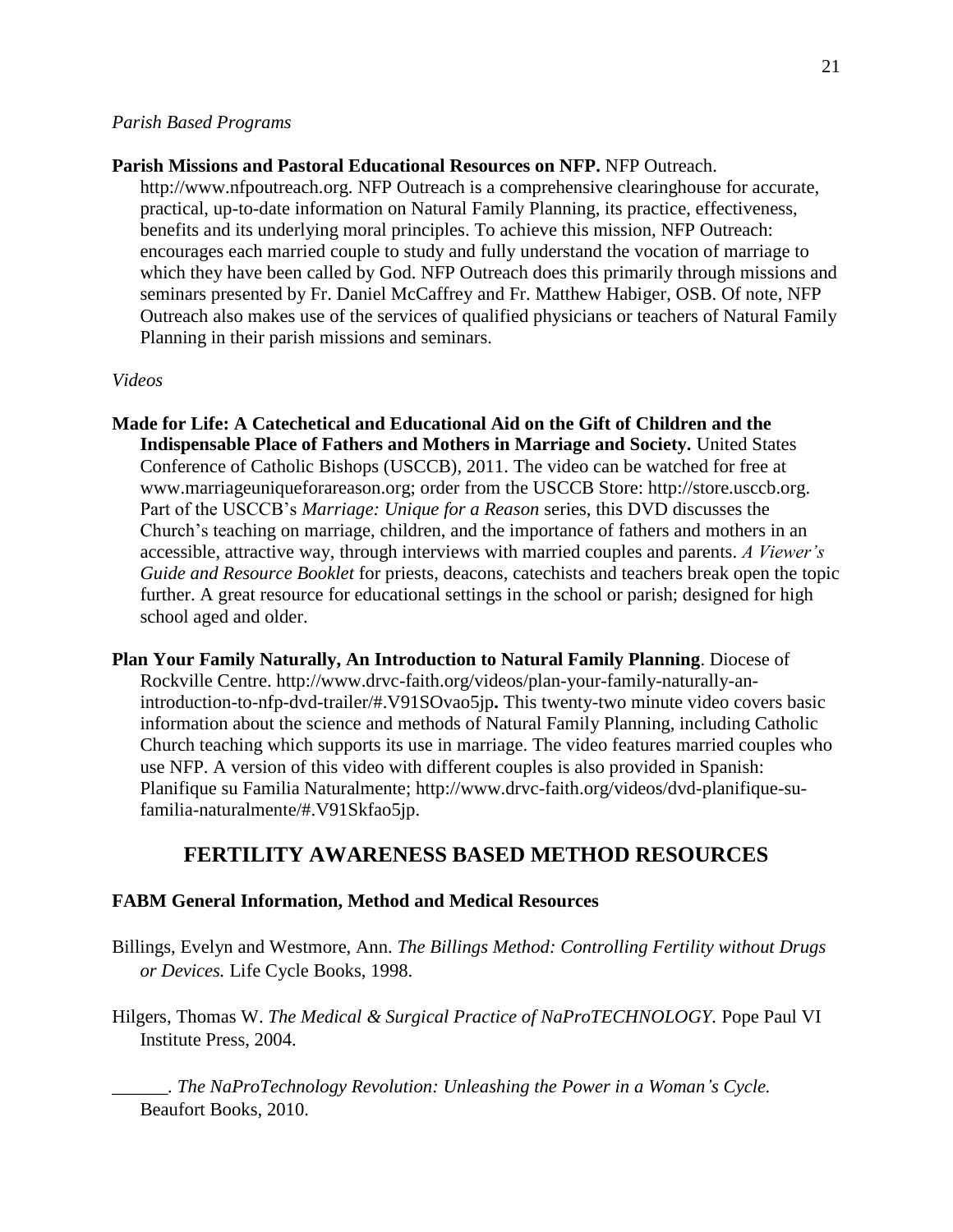- Kippley, John and Sheila. *The Art of Natural Family Planning*. 4<sup>th</sup> ed. Couple to Couple League, 1996.
- Shivanandan, Mary. *Natural Sex: The New No-Pill, No-Artificial-Barrier Method of Family Planning That Enhances Sexual Pleasure and Sexual Equality for Both Partners*. Rawson, Wase Publishers, Inc. 1979.
- Wilson, Mercedes Arzú. *Natural Family Planning, Love & Fertility: How to Postpone or* Achieve Pregnancy Naturally! 5<sup>th</sup> ed. Mercedes Arzú Wilson, 2012.

# **FABM Bibliography**

Bibliography, see http://www.usccb.org/issues-and-action/marriage-and-family/natural-familyplanning/what-is-nfp/science/bibliography.cfm.

For reviews of scientific research on FABMs and related subjects, see http://www.usccb.org/issues-and-action/marriage-and-family/natural-familyplanning/medical-research/index.cfm.

# **FABM Providers**

Billings Ovulation Method™ Association—USA (BOMA-USA)

BOMA-USA is the only authorized representative of the Billings Ovulation Method<sup>TM</sup> (BOM) in the United States. The BOM<sup>TM</sup> is a cervical mucus method developed by the Drs. John and Evelyn Billings of Melbourne, Australia.

- Both client and teacher education in the Billings Ovulation Method<sup>TM</sup> are provided.
- Client education is provided in group or private on-site class instruction.
- Online charting software is available.
- Teacher education is provided in English and Spanish via on-site programs or through a correspondence course.
- BOMA-USA maintains a list of its certified teachers.
- Multi-language education is provided by WOOMB-International [\(http://www.thebillingsovulationmethod.org\)](javascript:showDisclaimer()
- Additional education programs can be scheduled for health-care professionals, clergy, and the general public.

For further information, contact: St. Cloud, MN 56302 Website: [www.boma-usa.org](javascript:showDisclaimer() (651) 699-8139 (320) 654-6486 FAX Email: [boma-usa@msn.com](mailto:boma-usa@msn.com)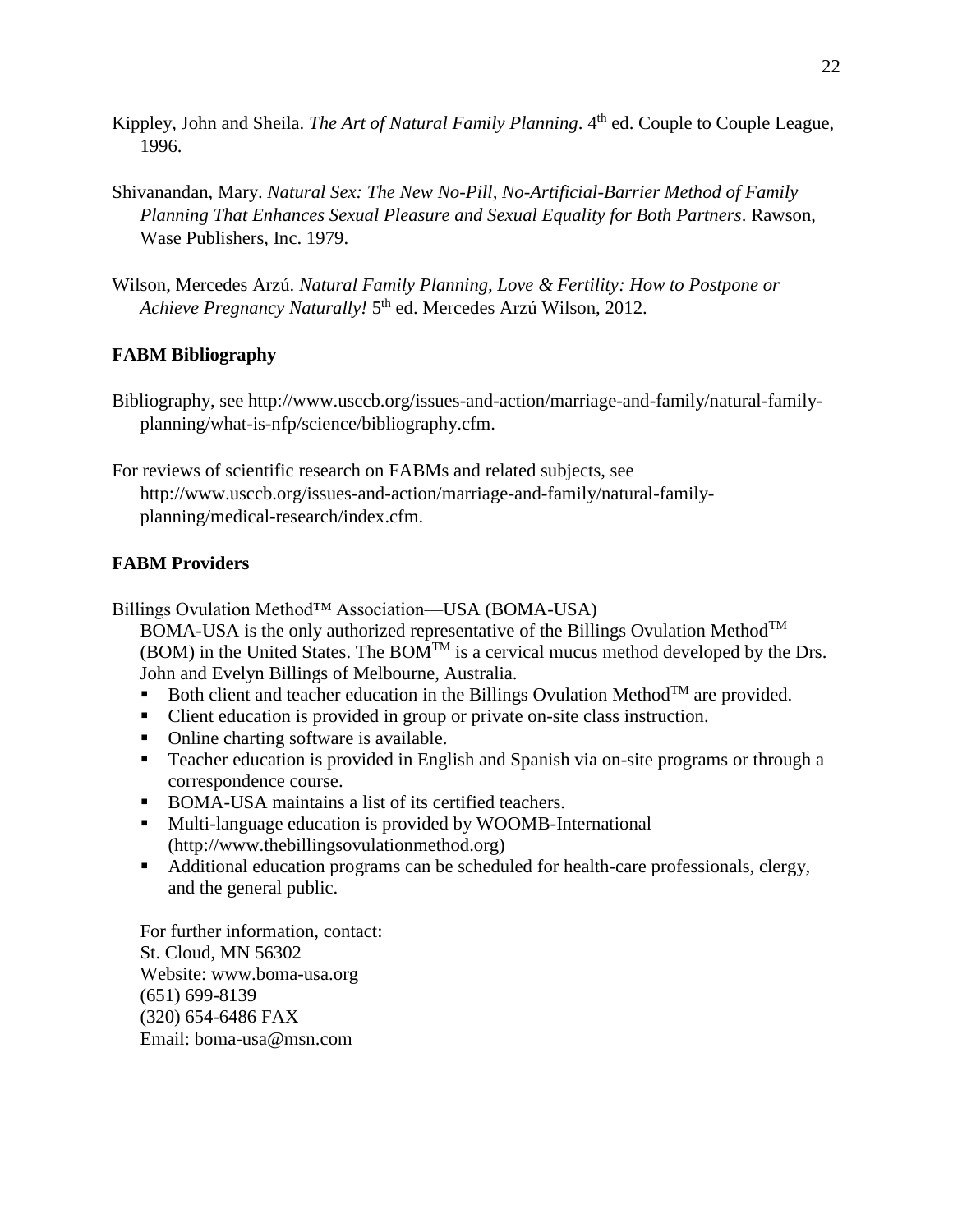Couple to Couple League International (CCLI or "CCL")

CCL is a provider of the Sympto-Thermal Method (STM). STM is a multi-indexed method of NFP. It teaches the detection and interpretation of cervical mucus, changes in the basal body temperature (BBT) and cervical changes. It also teaches how to interpret other secondary signs of fertility.

- Client and teacher education in the Sympto-Thermal Method (STM) is provided in both English and Spanish.
- Client education (English and Spanish) is provided by professionally certified teaching couples in their local areas or via live on-line classes. A Self-Paced Online Class is also an option; this is a video-based version of the live class with support available through phone and e-mail contact.
- Teacher education is provided via live on-site classes or through the Internet.
- CCL maintains a list of its certified teachers at [http://register.ccli.org/teacher\\_search.](javascript:showDisclaimer()
- National online class search is available at [http://register.ccli.org.](javascript:showDisclaimer()
- CCL provides a variety of educational seminars for health-care professionals, clergy and the general public.
- CCL publishes many resources including the only NFP magazine in the USA (*[Family](javascript:showDisclaimer()  [Foundations](javascript:showDisclaimer()*).

P.O. Box 111184 Cincinnati, Ohio 45211-1184 or: 4290 Delhi Pike Cincinnati, OH 45238 Website: [http://www.ccli.org](javascript:showDisclaimer() 1-800-745-8252 (513) 557-2449 FAX Email: [info@ccli.org](mailto:info@ccli.org)

Family of the Americas Foundation (FAM)

FAM is a provider of the cervical mucus detection method. The FAM methodology is based on the research of the Drs. Billings.

- Client education is provided in on-site classes and via the US Postal system. An interactive CD program enhances the program.
- Teacher education is provided in on-site programs and via the US Postal system.
- FAM maintains a list of its certified teachers.
- FAM will work with diocesan NFP staff to offer on-site educational events.
- FAM publishes educational resources in a variety of languages.

For further information, contact: FAM P.O. Box 1170 Dunkirk, MD 20754 Website: [http://www.familyplanning.net.](javascript:showDisclaimer().. (301) 627-3346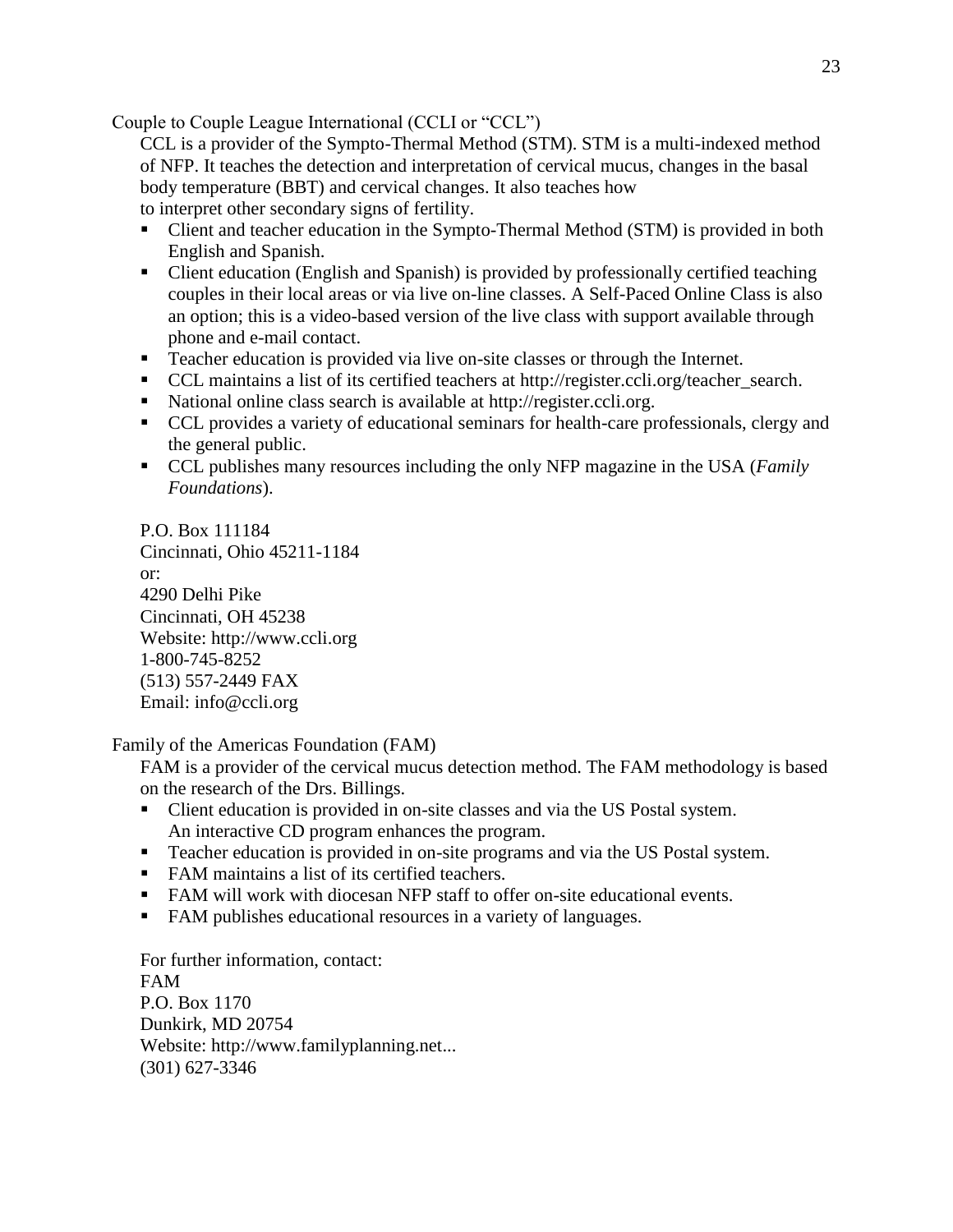(301) 627-0847 FAX Email: [familyplanning@yahoo.com](mailto:familyplanning@yahoo.com)

Marquette University College of Nursing Institute for NFP (MINFP)

MINFP provides education in the Sympto-Hormonal Method (SHM) also called the "Marquette Method." This approach integrates the basic information of the STM with the added feature of an electronic hormonal monitoring device.

- **MINFP** offers on-line education for both clients and teachers at: [http://nfp.marquette.edu](javascript:showDisclaimer()
- Teacher candidates must be health-care professionals (e.g., nurses, physicians, etc.).
- On-site classes are provided by individual teachers.
- Education in the Spanish language for clients is available.
- **MINFP** maintains a list of its certified teachers.
- MINFP is a research based institute. Questions regarding the state of NFP scientific research are welcomed.

For further information, contact: **MINFP** P.O. Box 1881 Milwaukee, WI 53201-1881 Website: [http://www.marquette.edu/nursing/natural-family-planning/index.shtml](javascript:showDisclaimer() (414) 288-3838 (414) 288-1939 FAX (Director, Richard Fehring, PhD, RN; [richard.fehring@marquette.edu\)](mailto:richard.fehring@marquette.edu)

Northwest Family Services (NWFS) – SymptoPro Fertility Education

NWFS provides education in the Fertility Matters method (or STM), a multi-indexed method of NFP that teaches the detection and interpretation of cervical mucus, basal-body temperature (BBT) and changes in the cervix. It also teaches how to interpret secondary signs of fertility.

- Both client and teacher education in the SymptoPro method (STM) are provided.
- Client education is provided in on-site class programs and through correspondence course via the US Postal system, a client Internet course, and also a combination of correspondence and on-line education for clients who request both.
- A chart app. is available at no extra cost for Internet clients. All others will pay a onetime fee at time of purchase.
- Teacher education is only provided on-line.
- Client and teacher education is available in the Spanish language.
- NWFS maintains a list of its certified teachers.
- A variety of educational programs are available, notably an adolescent chastity curricula entitled, *FACTS.*
- Many resources are published by NWFS including an e-newsletter.

For further information, contact: NWFS 6200 SE King Road Portland, OR 97222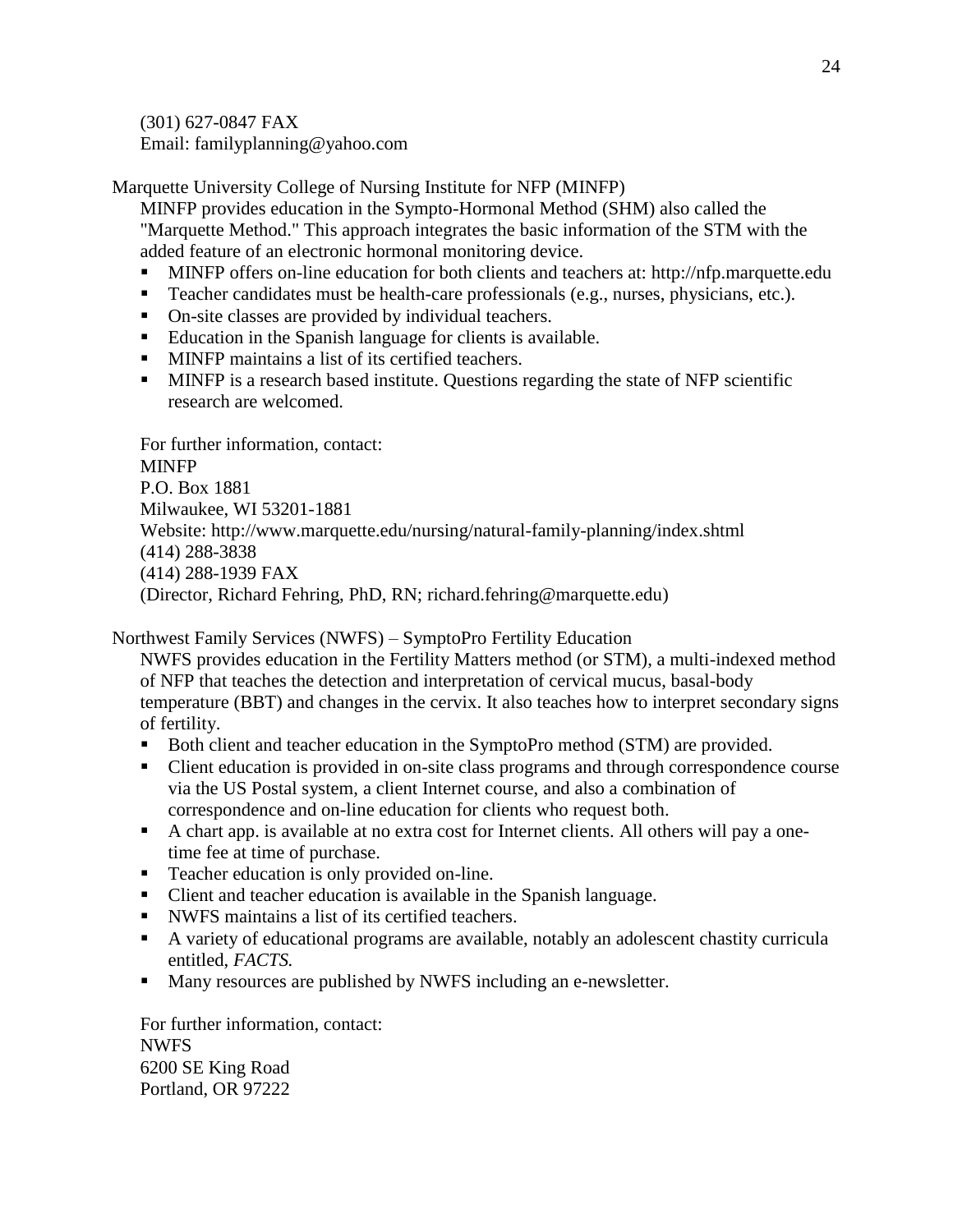Website: [http://www.nwfs.org](javascript:showDisclaimer() (503) 546-6377 (503) 546-9397 FAX Email: [service@nwfs.org](mailto:service@nwfs.org)

Pope Paul VI Institute Creighton Model Fertility*Care™*

The Pope Paul VI Institute provides education in the Creighton Model Fertility*CareTM* Method of NFP.

- This is a cervical mucus detection method.
- Both client and teacher education are offered.
- **Teacher education is offered in the Spanish language.**
- The PPVI Institute is accredited by the American Academy of Fertility  $Care^{TM}$ Professionals (AAFCP).
- The AAFCP maintains a list of certified Creighton Model Fertility *Care<sup>TM</sup>* teachers.
- A variety of educational programs are available for health care professionals, clergy and laity.
- Training in the innovative NaProTechnology, an ethical approach to women's' health care, is also provided to physicians.
- A variety of resources, including scientific research, is published by the PPVI Institute. Contact the education department for further information.

Note: The PPVI Institute is part of the network of Fertility *Care*<sup>TM</sup> education centers. These centers are accredited by the American Academy of Fertility*CareTM* Professionals for teacher education. Two of these centers have met the USCCB's Standards for Diocesan NFP Ministry in the area of teacher education. Since the curriculum is standardized, the only significant difference among the centers lies in the individual members of the faculty per center. To meet the USCCB NFP standards, NFP teacher training programs must apply for Approval individually.

For further information, contact: Pope Paul VI Institute 6901 Mercy Road Omaha, NE 68106 Website: [www.popepaulvi.com](javascript:showDisclaimer() (402) 390-9168 (402) 390-9851 FAX Email: [education@popepaulvi.com](mailto:education@popepaulvi.com)

## **NFP Education for Healthcare Professionals**

Fertility Awareness Collaborative To Teach the Science (or FACTS)

FACTS is a national collaborative of physicians, nurses, and NFP educators committed to educating physicians in NFP. FACTS members provide lectures for healthcare professionals and others. Among their resources on their website is an hour-long e-learn that provides an introduction to the science and methods of FABMs. Each subject section is followed by a quiz. CEUs and CMEs are available. Please note, the individual chapters of the e-learn are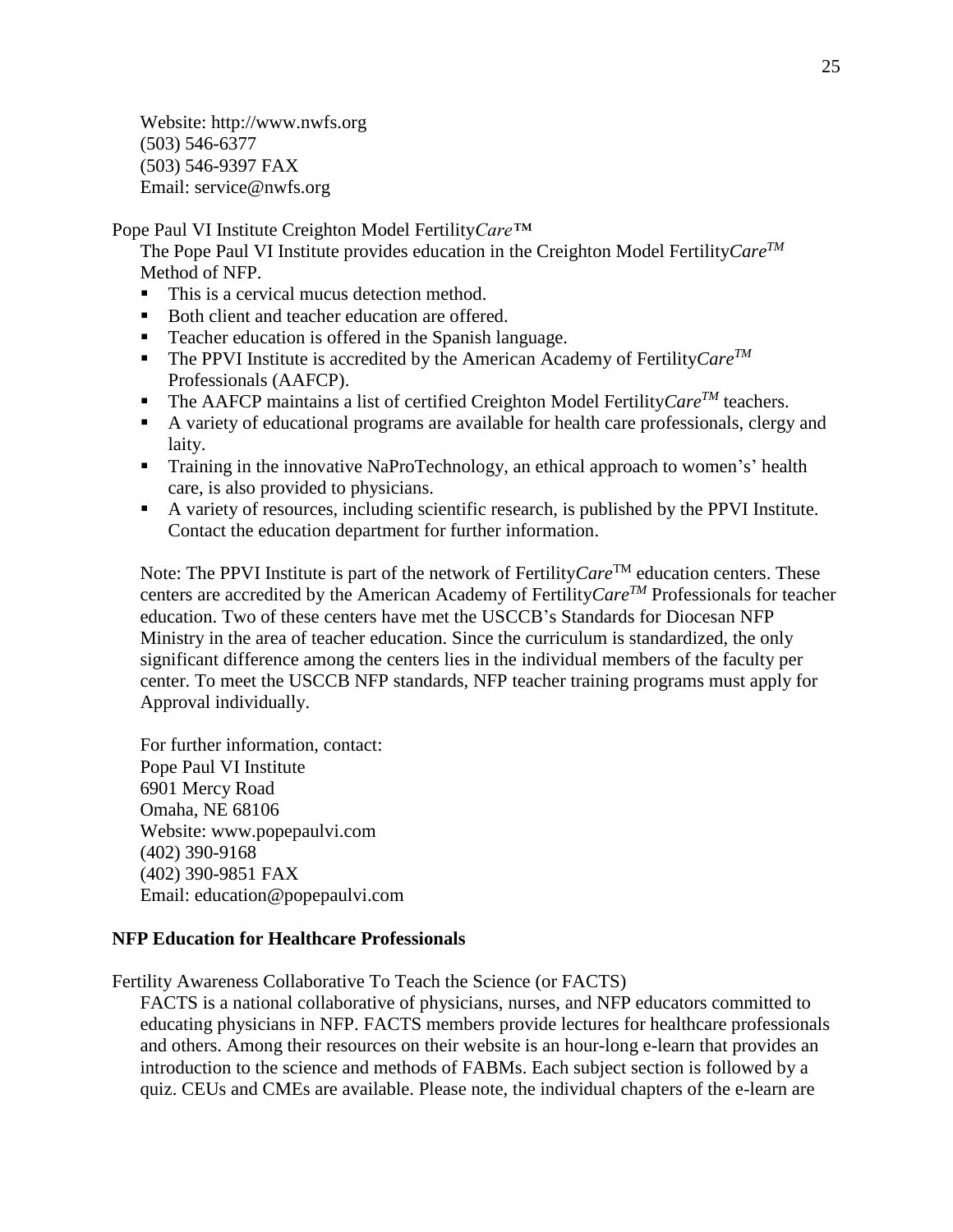also provided in MP4 files on YouTube. These individual chapters can easily be used for general NFP education. See **[www.FactsAboutFertitlity.org](http://www.factsaboutfertitlity.org/)**.

For further information, contact: Marguerite Duane, MD [mduanemd@gmail.com.](mailto:mduanemd@gmail.com)

Marquette University College of Nursing NFP Institute

The Marquette University Institute for Natural Family Planning (Milwaukee, Wisconsin) offers an online self-paced educational program for healthcare professionals that includes:

- Core course in all natural indicators of fertility
- Teacher training service program in the Marquette Method of NFP that integrates new hormonal monitoring technology
- An evidenced-based case study NFP medical application course

The online educational services are designed for professional (BSN level) nurses, advanced practice nurses, physicians, and physician assistants. CMEs are available through the Medical College of Wisconsin (Milwaukee). Contact hours for nurses are also available through the Wisconsin Nurses Association-Continuing Education Approval Program.

For further information contact: Richard J. Fehring, PhD, RN, FAAN [\(richard.fehring@marquette.edu\)](mailto:richard.fehring@marquette.edu) or Mary Schneider, MSN, FNP-BC [\(mary.schneider@marquette.edu\)](mailto:mary.schneider@marquette.edu) Institute for Natural Family Planning, College of Nursing Marquette University Milwaukee, WI (414) 288-3854 [muinstnfp@mu.edu](mailto:muinstnfp@mu.edu)

Pope Paul VI Institute for the Study of Human Reproduction

The Pope Paul VI Institute (Omaha, Nebraska) offers a variety of educational programs for healthcare professionals in the Creighton Model Fertility*CareTM* system and in NaProTechnology (women's reproductive health services). These programs carry the appropriate CMEs and CEUs from the School of Medicine, Creighton University.

## *Medical Consultant*

This six month program consists of two Education Phases (an eight-day course and a sevenday course) and supervised practicum via long distance supervision. Note: This program is only for medical doctors, osteopaths, nurse practitioners, physician assistants, nurse midwives, or pharmacists.

## *Medical Consultant/Practitioner*

This combined program of 13 months consists of two Education Phases (an eight-day course and another eight-day course) and supervised practicum via long distance supervision. An On- Site Visit is required. Note: Prerequisite—Bachelor degree or RN degree and certification as a FertilityCare<sup>TM</sup> Practitioner with a minimum of one year of teaching the